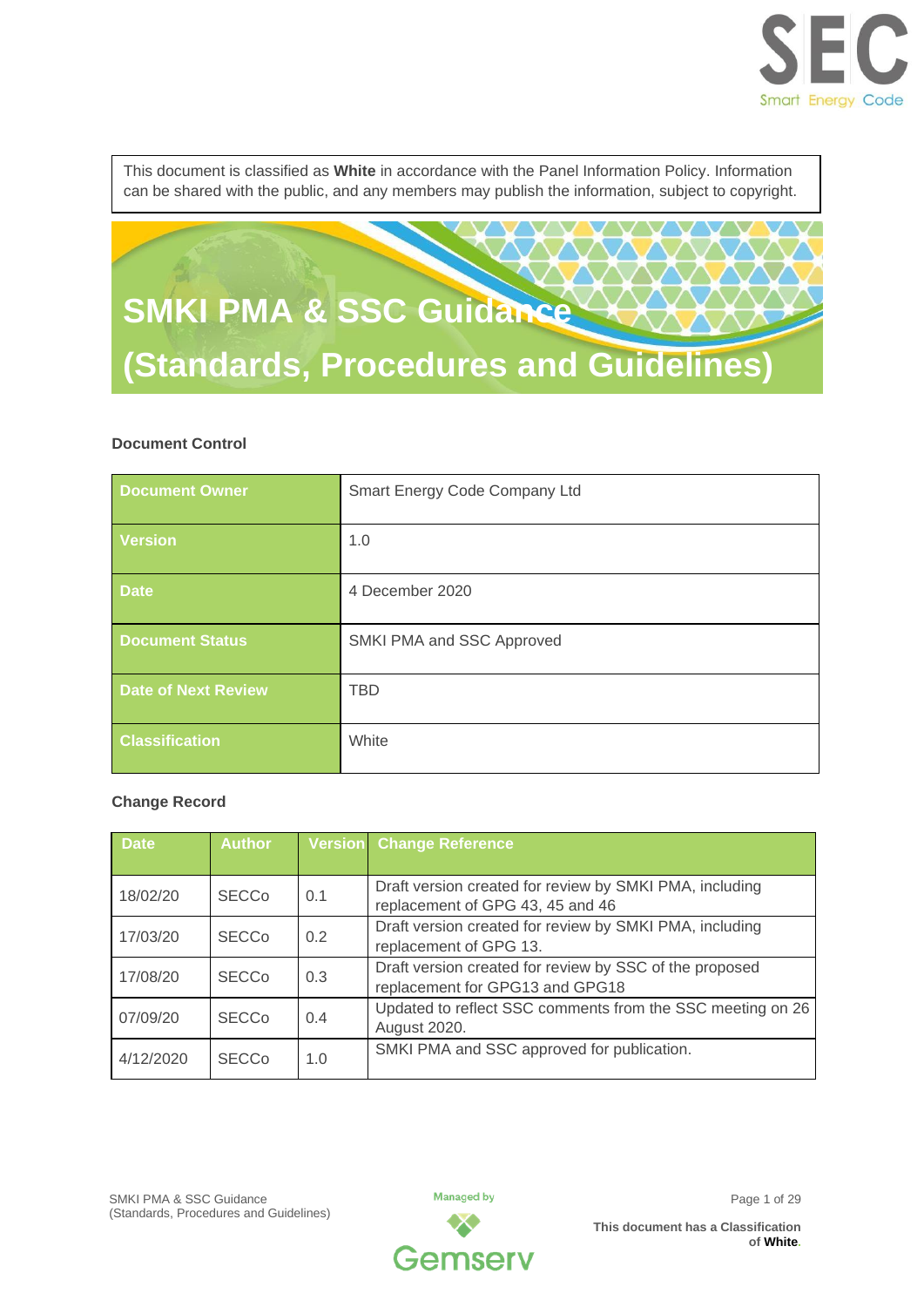

## **Table of Contents**

| 2. |                                                                                  |  |
|----|----------------------------------------------------------------------------------|--|
|    |                                                                                  |  |
|    |                                                                                  |  |
| 5. |                                                                                  |  |
|    | 6. SMKI PMA Guidance 001 (replaces GPG 45) - Verifying Individual Identity 5     |  |
|    | 7. SMKI PMA Guidance 002 (replaces GPG 46) - Verifying Organisation Identity) 19 |  |
|    | 8. SMKI PMA & SSC Guidance 003 (replaces GPG 13) - Protective Monitoring 23      |  |
|    |                                                                                  |  |



Page 2 of 29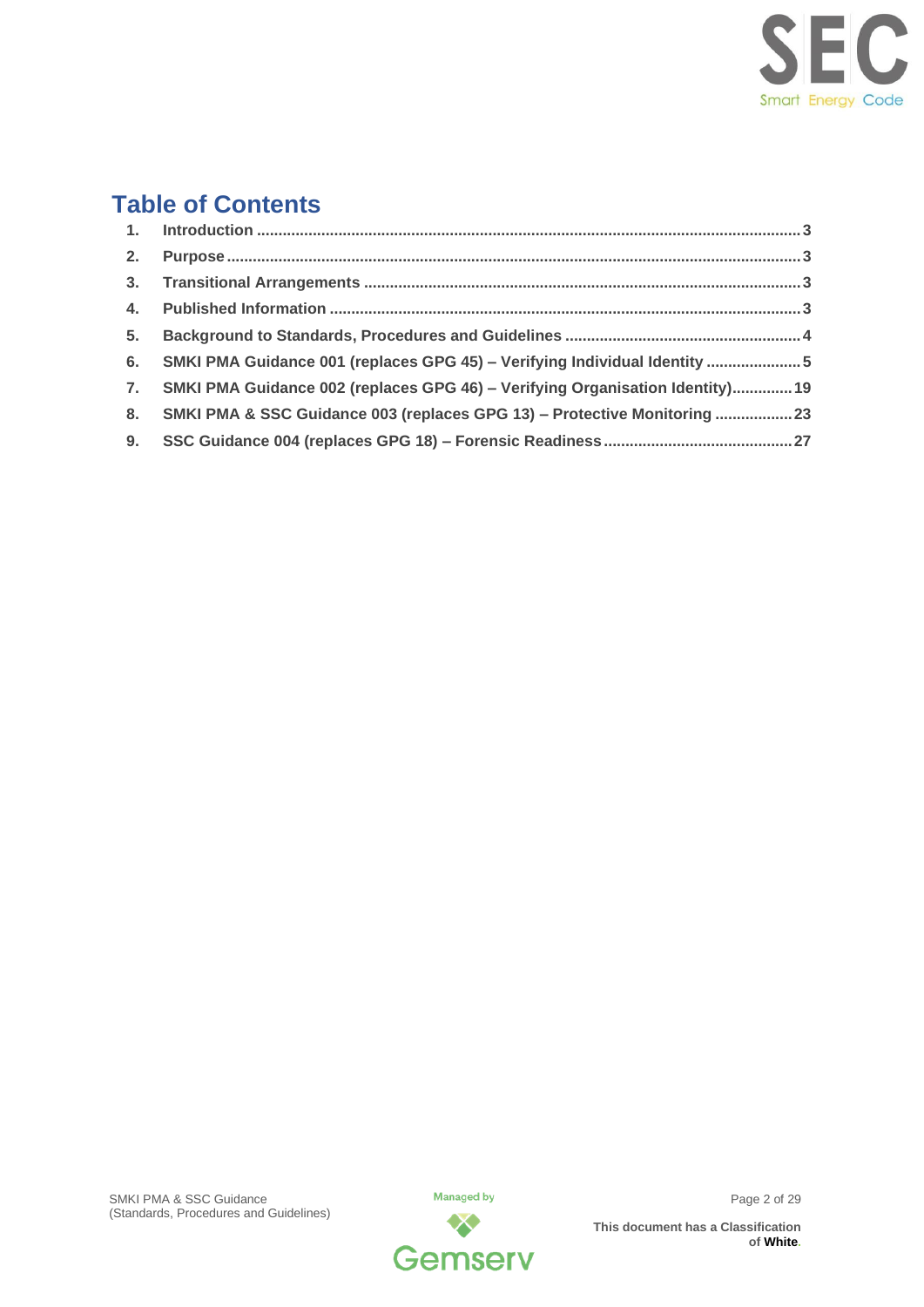

## <span id="page-2-0"></span>**1. Introduction**

The Smart Energy Code (SEC) contains numerous references to standards, procedures and guidelines in relation to security compliance and to Smart Metering Key Infrastructure (SMKI) and DCC Key Infrastructure (DCCKI) Services and the SMKI and DCCKI Document Sets. These include standards set by the International Organisation for Standardisation (ISO), by the International Electrotechnical Commission (IEC), by the United States National Institute of Standards and Technology (NIST), by the United States Federal Information Processing Standards (FIPS), as well as procedures derived from Request for Comments (RFCs) and NCSC Good Practice Guides (GPGs).

These standards, procedures and guidelines assist the DCC and Users to achieve consistent and reliable performance in the application of security controls and enable a common understanding of how to comply with such standards, procedures and guidelines.

The SMKI PMA has specific duties set out in SEC Section L1.17 that include an obligation to periodically review the effectiveness of the SMKI and DCCKI Document Set. As part of that review, the SMKI PMA identifies any changes or updates to the defined standards, procedures and guidelines and when any are standards, procedures and guidelines are deprecated or discontinued.

Similarly, the Security Sub-Committee (SSC) has delegated authority from the SEC Panel to consider under SEC Section G1.3, the security standards set out in G2 to G9 and the DCC or User have a SEC obligation to comply with any updated or replaced standard, procedure or guideline from such date as is determined by the SSC.

## <span id="page-2-1"></span>**2. Purpose**

The purpose of this document is to enable the SMKI PMA and the SSC to notify the DCC and Users of any changes to standards, procedures and guidance through the publication of this document. Where any standard, procedure or guidance is amended to an extent that it no longer applies to smart metering or where a standard, procedure or guideline is deprecated, discontinued or withdrawn by the publishing body, the SMKI PMA and the SSC will consider whether to publish bespoke standards, procedures or guidance to maintain the integrity of the security obligations and the SMKI and DCCKI Services and Document Sets.

## <span id="page-2-2"></span>**3. Transitional Arrangements**

The SMKI PMA and the SSC recognise that, when a standard, procedure or guideline is changed, updated or discontinued, industry participants may need some time to implement the new standards, procedures or guidelines unless, exceptionally, there is a 'material' and overriding security reason for more immediate action.

The SMKI PMA and the SSC will therefore consider on a case by case basis what, if any, transitional period should apply before the DCC and Users should be required to comply with the new version of a standard, procedure or guideline.

## <span id="page-2-3"></span>**4. Published Information**

As part of any review of standards, procedures and guidelines by the SMKI PMA and the SSC, the relevant standard, procedure or guideline will be assessed using the key overleaf.

Categorisation of standards, procedures and guidelines specified in the SEC ensures that the SMKI PMA, the SSC, the DCC and Users stay abreast of pending and actual changes and inform the DCC and Users when standards and guidelines are updated or made obsolete.



Page 3 of 29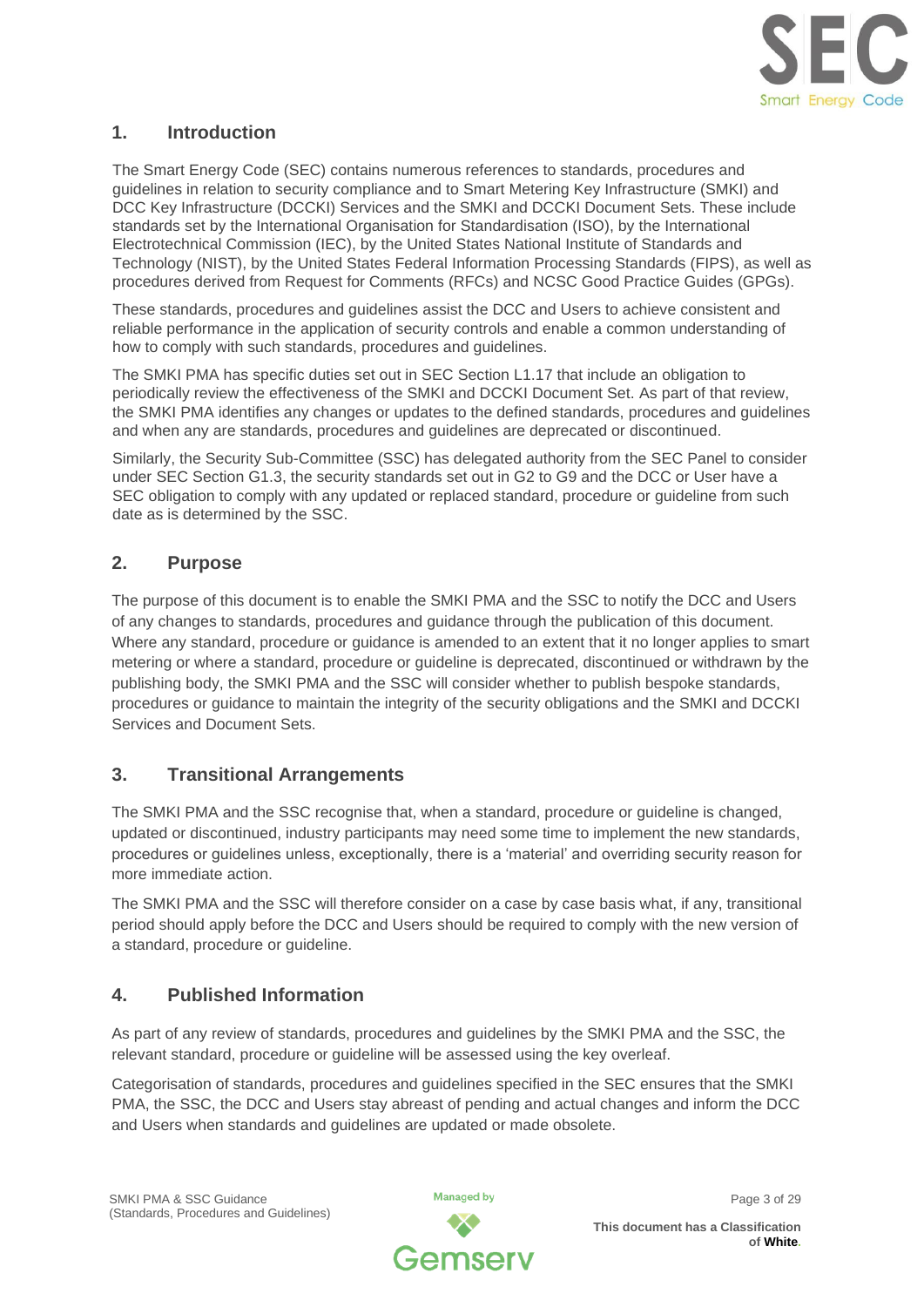

| Key: |                                                                              |
|------|------------------------------------------------------------------------------|
|      | Current                                                                      |
|      | Under review                                                                 |
|      | Under development                                                            |
|      | Related standard/guidance not referenced in SEC, reviewed for future updates |
|      | Archived or withdrawn                                                        |

In addition, the SMKI PMA and the SSC will publish details of any bespoke standards, procedures and / or guidelines to be implemented to ensure compliance with the SEC.

The DCC and User Independent Assurance Assessors will assess compliance with the standard, procedure or guideline that is specified in the SEC. Where a standard, procedure or guideline has changed or has been replaced by SMKI PMA or the SSC standards, procedures or guidelines, the relevant DCC and User Independent Assurance Assessor will expect to see a gap analysis and any necessary changes made to the Information Security Management System (ISMS), Incident Management Procedures or other relevant documentation affected by the standard, procedure or guideline.

The Excel spreadsheet containing all the standards, procedures and guidelines reviewed by the SMKI PMA can be accessed [here,](https://smartenergycodecompany.co.uk/download/17999/) and by those reviewed by the SSC can be accessed [here.](https://smartenergycodecompany.co.uk/download/7806/)

## <span id="page-3-0"></span>**5. Background to Standards, Procedures and Guidelines**

The original standards, procedures and guidelines that were published in the SEC were defined by BEIS (then DECC) with support from NCSC (then CESG) and were subject to public consultation.

Whilst the majority of standards and procedures are based on either internationally recognised standards such as ISO or IEC, or on widely implemented US standards such as NIST and FIPS, the majority of the guidelines were based on a series of Good Practice Guides (GPGs) developed by NCSC (then CESG).

The GPGs were developed to assist UK government and industries (not restricted to smart metering) to achieve consistent standards in the application of security controls and assist in the protection of Critical National Infrastructure (CNI). The SEC contains references to several NCSC GPGs that are mandated, mainly for compliance by the DCC. The DCC has ensured that the obligation for compliance with the GPGs have, largely, been enshrined into the contracts with its Service Providers.

During 2019, NCSC confirmed that it has discontinued GPGs and has moved to greater use of blogs which can be kept up-to-date more easily and to respond to changing security demands but these are inappropriate to use as mandated SEC obligations since they are subject to frequent change.

The SMKI PMA and the SSC has therefore developed bespoke guidance to ensure that the DCC and Users can continue to abide by relevant and essential guidelines to maintain the integrity of smart metering security and SMKI and DCCKI operations. The guidance has been developed to ensure there is no material change between the discontinued NCSC GPGs and the SMKI PMA and SSC proposed guidance.

SMKI PMA & SSC Guidance (Standards, Procedures and Guidelines)



Page 4 of 29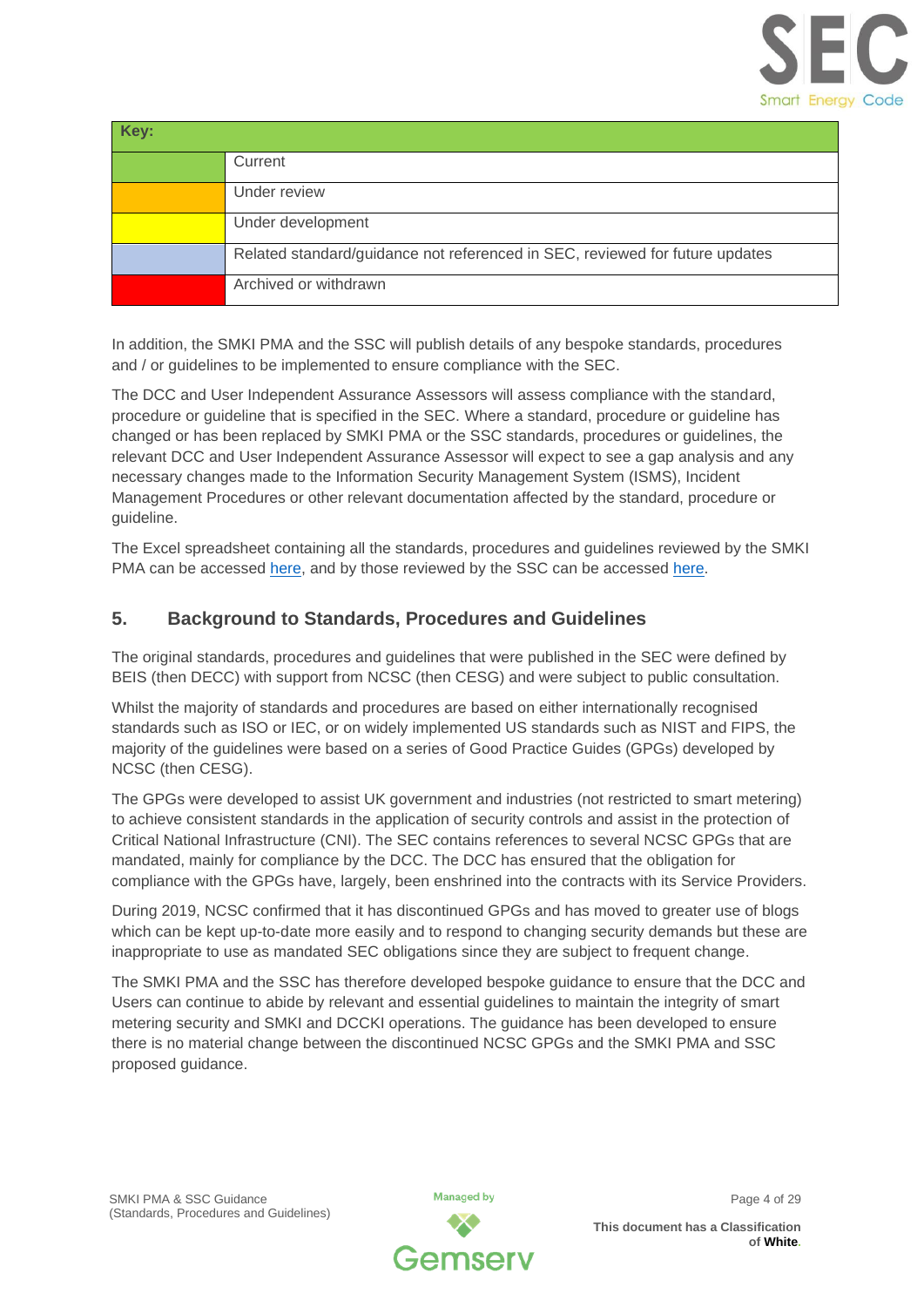

## <span id="page-4-0"></span>**6. SMKI PMA Guidance 001 (replaces GPG 45) – Verifying Individual Identity**

#### **6.1 Business Requirement**

The SMKI PMA recognises that smart metering requires a set of attributes that can be applied to ensure that individuals applying to the DCC for key roles within the SMKI and DCCKI operational areas are appropriately authorised to a consistent standard.

Without such attributes and supporting documentation, it is difficult for the DCC to be absolutely certain of the identity of those applying for key roles e.g. as Senior Responsible Officer (SRO) or Authorised Responsible Officer (ARO).

This SMKI PMA guidance provides guidance on the Identity Proofing and Verification (IPV) of an individual. It describes the strength of evidence required as well as the validation and verification processes and the activity needed to ensure an adequate level of assurance for the legitimacy of an identity.

This guidance provides the DCC and Users with an understanding of the capabilities they will need to be able to demonstrate in order to perform identity proofing and establishes a common framework for the validation and verification of the identity of individuals. The guidance has been developed to ensure there is no material change between the discontinued NCSC GPG 45 and the SMKI PMA and SSC proposed guidance.

#### **6.2 Overview of Verifying Individual Identity**

The processes outlined in this guidance will enable a legitimate individual to prove their identity in a straightforward manner whilst creating significant barriers to those trying to claim to be somebody they are not by:

- the individual shall be expressly required to declare their identity;
- the individual shall provide specific and defined evidence to prove their identity:
- the evidence shall be confirmed as being Valid and/or Genuine and belonging to the individual;
- checks against the identity will confirm whether it exists in the real world; and
- the breadth and depth of evidence and checking required shall differ depending on the level of assurance needed in that the identity is real and belongs to the individual

#### **Process**

The Applicant shall be required to declare the name, date of birth and address that they wish to be known as so that there is no ambiguity about the identity that is going to be used (Claimed Identity).

The Applicant shall be required to provide evidence that the Claimed Identity exists (Identity Evidence Package). This may be provided electronically or physically depending on the level of assurance required and the capabilities of the organisation that is going to proof the Applicant.

The evidence provided shall be checked in order to determine whether it is Genuine and/or Valid (Validation).

The Applicant shall be compared to the provided evidence and/or knowledge about the Claimed Identity to determine whether it relates to them

The Claimed Identity shall be subjected to checks to determine whether it has had an existence in the real world over a period of time (Activity History).

SMKI PMA & SSC Guidance (Standards, Procedures and Guidelines)



Page 5 of 29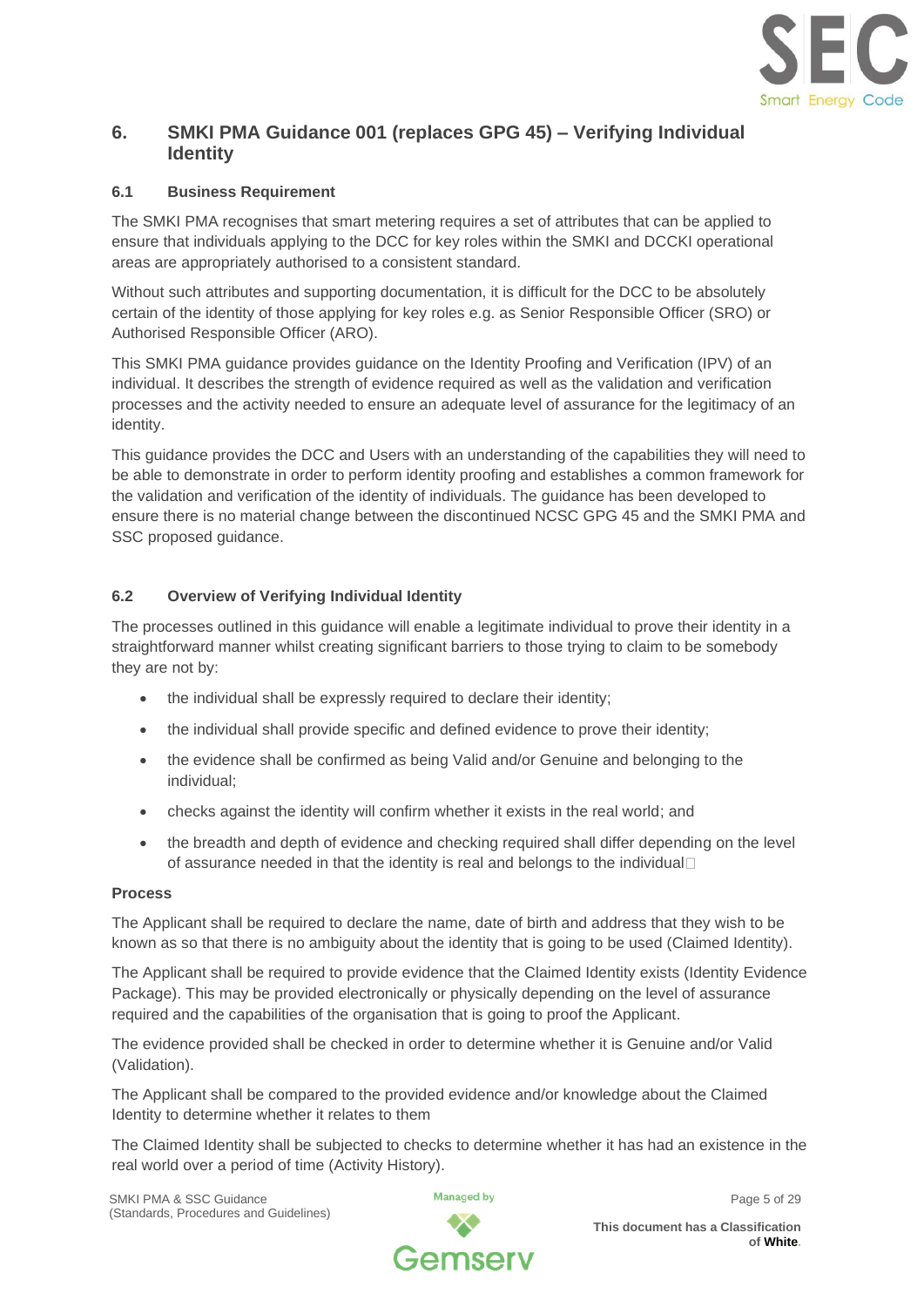

The Claimed Identity shall be checked with various counter-fraud services to ensure that it is not a known fraudulent identity and to help protect individuals who have been victims of identity theft (Counter-Fraud Checks).

At the end of the process there is an Assured Identity that describes the level of confidence that the Applicant is the owner of the Claimed Identity and that identity is genuine.

#### **Evidence to support Verifying Individual Identity Assurance**

For smart metering SMKI and DCCKI cryptographic roles set out in the SEC, assurance is required, supported by evidence that the Claimed Identity is an Identity with evidence that supports the real world existence and activity of that identity and physically identifies the person to whom the identity belongs. The steps taken to determine that the identity relates to a real person and that the Applicant is the owner of that identity are such that might be offered in support of criminal proceedings.

There are five (A to E) IPV elements that are used to characterise and score the checks carried out against a claimed identity are described in the following sections.

#### **6.3.1 IPV Element A – Strength of Identity Evidence**

The purpose of this element is to record the strength of the Identity Evidence provided by the Applicant in support of the Claimed Identity. The following criteria demonstrates the properties of the Identity Evidence and the corresponding score for this element. The Identity Evidence must, as a minimum, meet all the properties defined to achieve that score.

- The Issuing Source of the Identity Evidence must confirm the applicant's identity in a manner that complies with the identity checking requirements of The Money Laundering Regulations 2007;
- The issuing process for the Identity Evidence must have ensured that it was delivered into the possession of the person to whom it relates;
- The issued Identity Evidence contains at least one reference number that uniquely identifies itself or the person to whom it relates;
- The Personal Name on the issued Identity Evidence must be the name that the identity was officially known at the time of issuance. Pseudonyms, aliases and initials for forenames and surnames are not permitted;
- The issued Identity Evidence contains a photograph/image/Biometric of the person to whom it relates **OR** The ownership of the issued Identity Evidence can be confirmed through Knowledge Based Verification;
- Where the issued Identity Evidence is, or includes, electronic information that information is protected using cryptographic methods and those methods ensure the integrity of the information and enable the authenticity of the claimed Issuing Source to be confirmed;
- Where the issued Identity Evidence is, or includes, a physical object it contains developed security features that requires Proprietary Knowledge and Proprietary Apparatus to be able to reproduce it.

#### **Evidence Examples (IPV Element A)**

No single piece of evidence can be considered as proof of identity. However combined with other pieces of evidence they can be used in order to develop a level of assurance as to the identity of an individual.

The following table provides examples of the types of evidence data that may be provided and the Evidence Categories they could be considered to be in.

The Table should not be considered as complete or definitive.

SMKI PMA & SSC Guidance (Standards, Procedures and Guidelines)



Page 6 of 29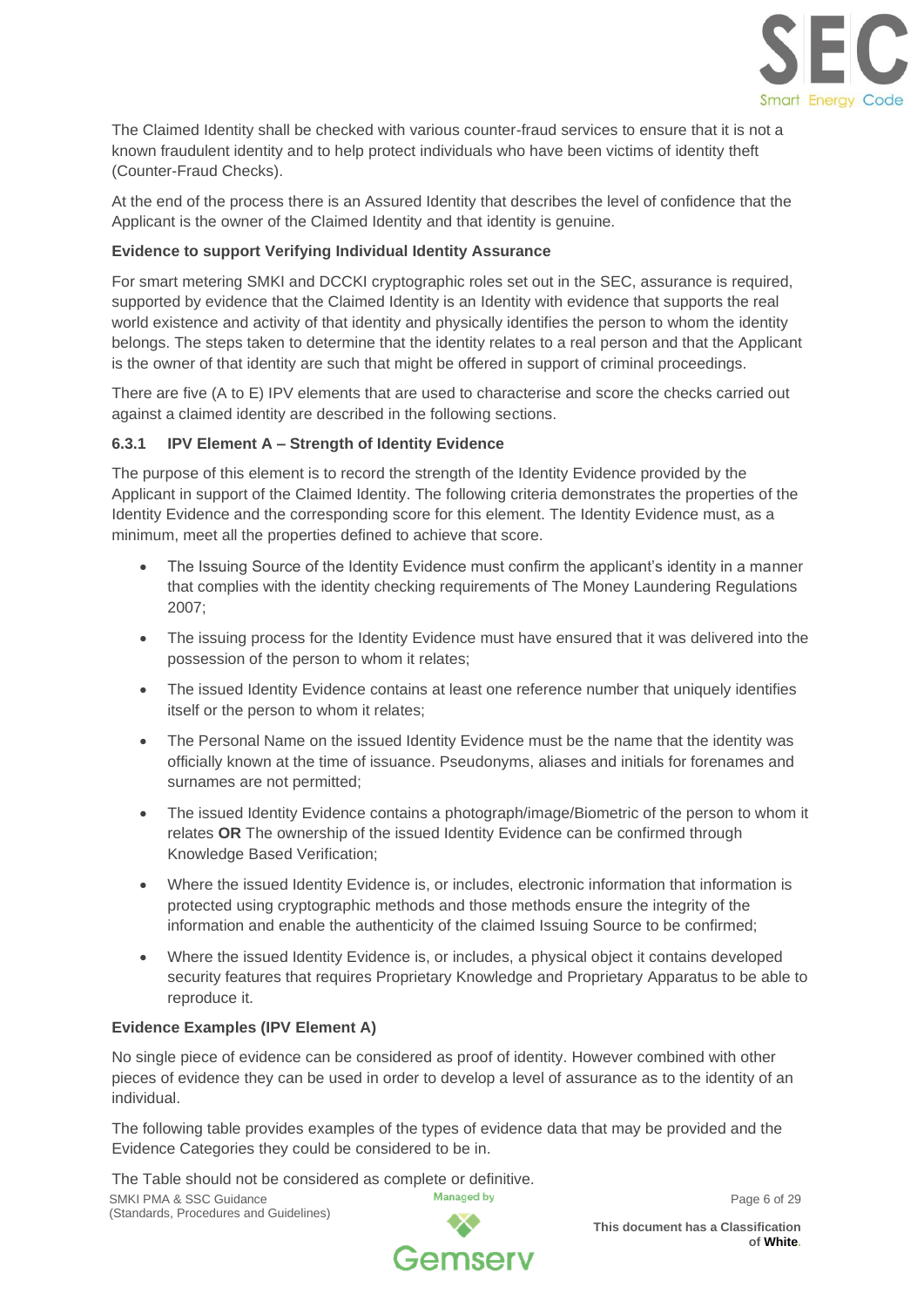

| <b>Identity Evidence</b>                                                                                    | <b>Citizen</b> | <b>Money</b> | <b>Living</b> |
|-------------------------------------------------------------------------------------------------------------|----------------|--------------|---------------|
| Passports that comply with ICAO9303 (Machine Readable Travel<br>Documents)                                  | X              |              |               |
| EEA/EU Travel Documents that comply with Council Regulation EC<br>Number 2252 / 2004                        | $\chi$         |              |               |
| Northern Ireland Voters Card                                                                                | X              |              | X             |
| <b>US Passport Card</b>                                                                                     | X              |              |               |
| Retail bank / Credit Union / Building Society Current Account                                               |                | X            |               |
| <b>Student Loan Account</b>                                                                                 |                | X            | X             |
| Bank Credit Account / Credit Card                                                                           |                | X            | $\chi$        |
| Non-Bank Credit Account (including credit / store / charge cards)                                           |                | X            |               |
| <b>Bank Savings Account</b>                                                                                 |                | X            |               |
| Buy To Let Mortgage Account                                                                                 |                | X            | X             |
| Digital Tachograph Card                                                                                     | X              |              | X             |
| Armed Forces ID Card                                                                                        | X              |              |               |
| Proof of Ager Card issued under the Proof of Age Standards<br>Scheme (containing a unique reference number) |                |              | $\times$      |
| Secured Loan Account (including hire purchase)                                                              |                | X            | X             |
| Mortgage Account                                                                                            |                | X            | $\times$      |
| EEA / EU Full Driving Licences that comply with European Directive<br>2016 / 126 / EC                       | X              |              | X             |

#### **6.3.2 IPV Element B – Outcome of the Validation of Identity Evidence**

The purpose of this element is to record the score obtained from the Identity Evidence Validation process. The following table demonstrates the characteristics of the Validation processes and the corresponding score for this element.

#### **Score Identity Evidence Validation**

| <b>Score</b>  | <b>Identity Evidence Validation</b>                                                                                                                                                                           |
|---------------|---------------------------------------------------------------------------------------------------------------------------------------------------------------------------------------------------------------|
| $\bf{0}$      | Validation of the Identity Evidence was unsuccessful                                                                                                                                                          |
| 1             | All Personal Details from the Identity Evidence have been confirmed as Valid by<br>comparison with information held/published by the Issuing/Authoritative Source                                             |
| $\mathcal{P}$ | All Personal Details and Evidence Details from the Identity Evidence have been<br>confirmed as Valid by comparison with information held/published by the<br><b>Issuing/Authoritative Source</b><br><b>OR</b> |



Page 7 of 29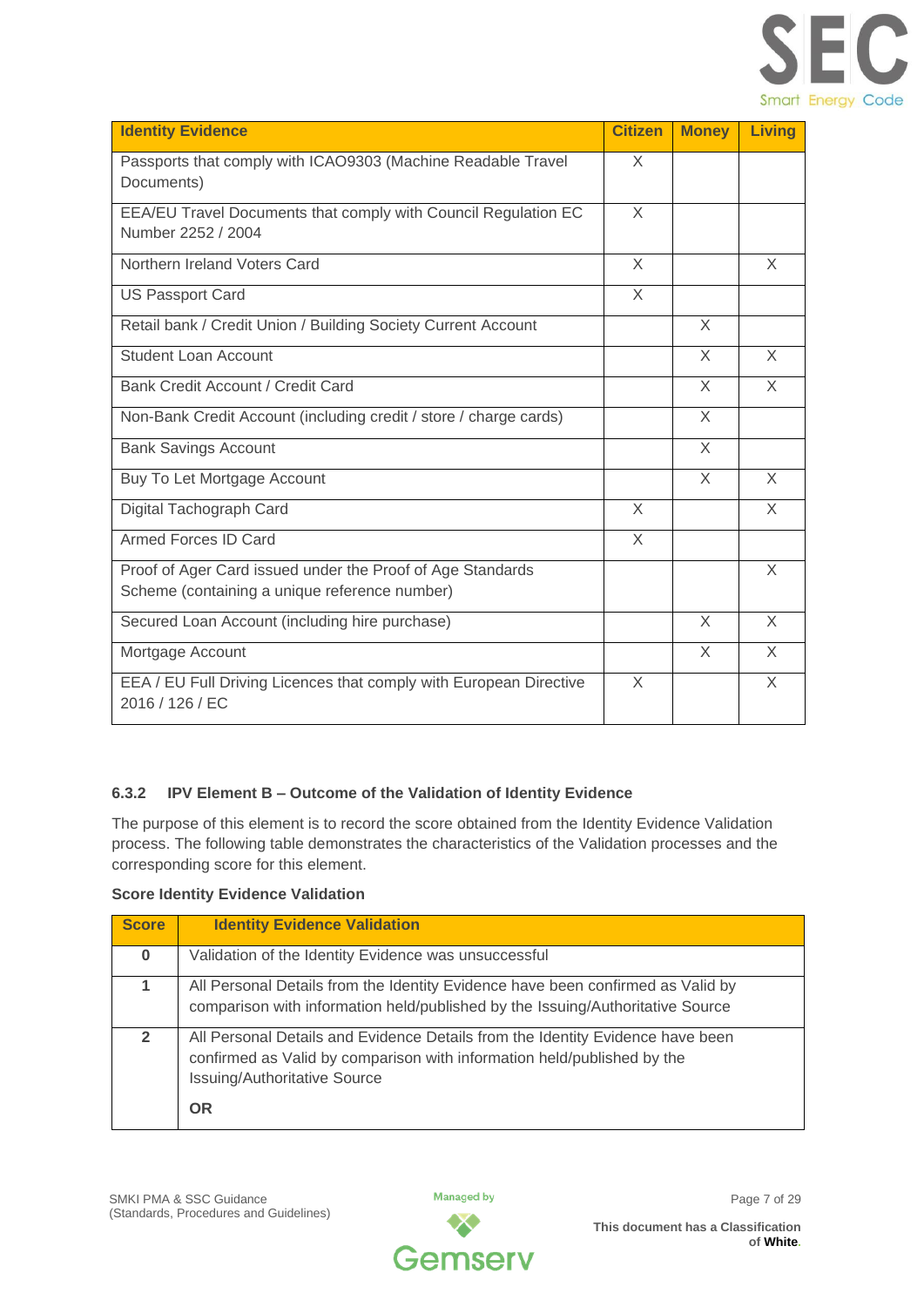

|                | The issued Identity Evidence has been confirmed as Genuine by trained personnel<br>using their skill and appropriate equipment and confirmed the integrity of the physical<br>security features<br><b>OR</b><br>The issued Identity Evidence has been confirmed as Genuine by confirmation of the<br>integrity of the cryptographic security features |
|----------------|-------------------------------------------------------------------------------------------------------------------------------------------------------------------------------------------------------------------------------------------------------------------------------------------------------------------------------------------------------|
| $\overline{3}$ | The issued Identity Evidence has been confirmed as genuine by trained personnel using<br>their skill and appropriate equipment and confirmed the integrity of the physical security<br>features<br><b>OR</b>                                                                                                                                          |
|                | The issued Identity Evidence has been confirmed as genuine by confirmation of the<br>integrity of the cryptographic security features                                                                                                                                                                                                                 |
|                | <b>AND</b>                                                                                                                                                                                                                                                                                                                                            |
|                | All Personal Details and Evidence Details from the Identity Evidence have been<br>confirmed as Valid by comparison with information held / published by the Issuing<br>Source / Authoritative Source.                                                                                                                                                 |
| 4              | The issued Identity Evidence has been confirmed as Genuine by trained personnel<br>using their skills and appropriate equipment including the integrity of any cryptographic<br>security features                                                                                                                                                     |
|                | <b>AND</b>                                                                                                                                                                                                                                                                                                                                            |
|                | All Personal Details and Evidence Details from the Identity Evidence have been<br>confirmed as Valid by comparison with information held / published by the Issuing<br>Source / Authoritative Source                                                                                                                                                  |

#### **Validation (IPV Element B)**

#### **Determining whether Identity Evidence is Genuine**

Examination of the security features of a physical document

The proofing organisation capability to Validate identity documents will affect the determined level of identity assurance. The proofing organisation shall have sufficiently trained staff and appropriate equipment to inspect the security features of common forms of physical documents that they accept as Identity Evidence. As a minimum a proofing organisation conducting physical inspection of Identity Evidence shall be able to detect the following common document frauds:

- Counterfeit documents where a document has been created outside of the normal competent authority processes (e.g. a copy).
- Forged documents where original documents have been modified to include false details (e.g. changed Personal Details).

#### Physical document containing cryptographically protected information

For physical documents provided by the Applicant that contains cryptographically protected information the proofing organisation shall have sufficient equipment, systems and training to be able to interrogate the cryptographically protected information, to ensure that it has not been altered since



Page 8 of 29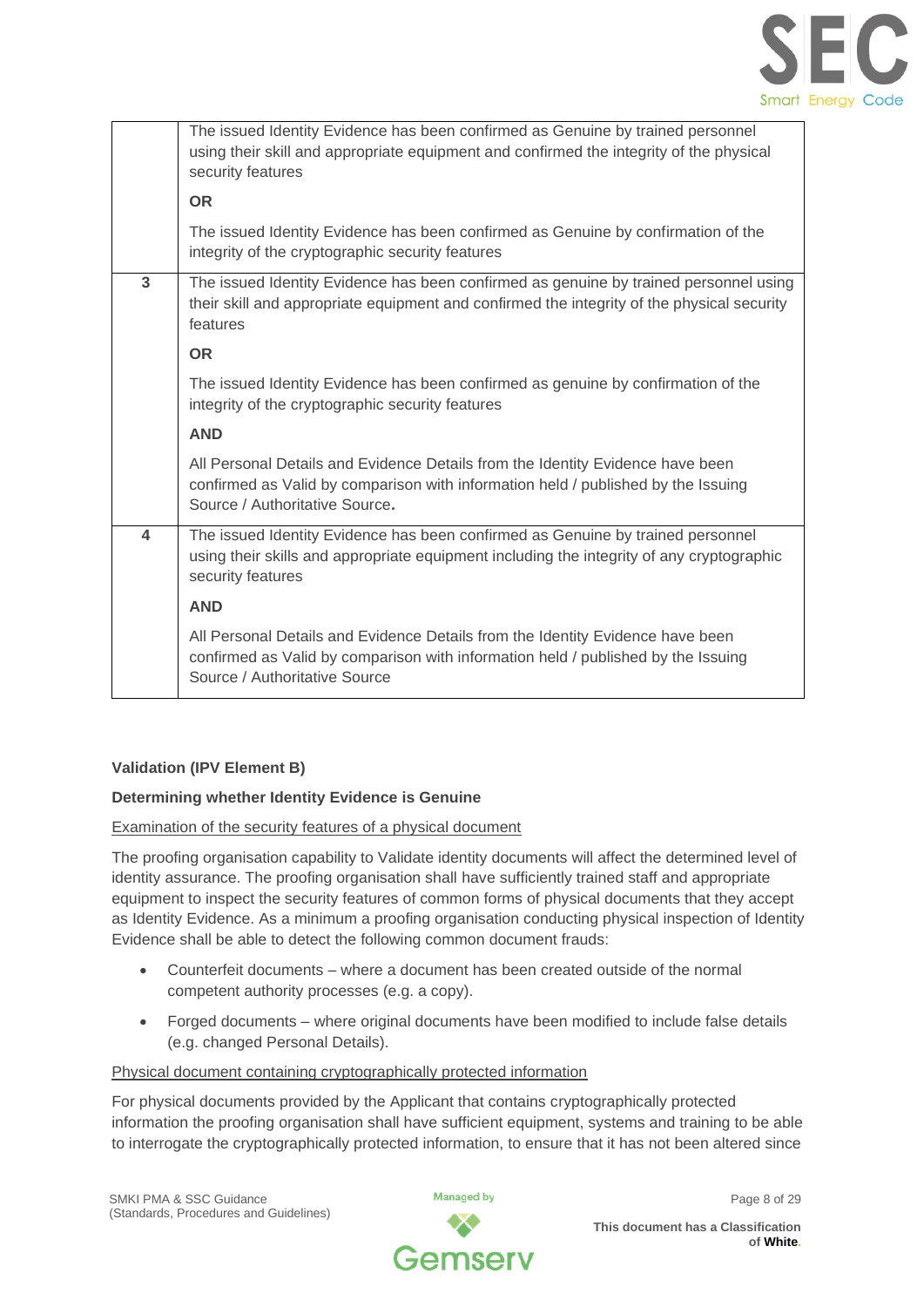

the Issuing Source produced the Identity Evidence and determine that the cryptographically protected information relates to the physical document to which it is attached.

#### Electronic evidence containing cryptographically protected information

For electronic Identity Evidence provided by the Applicant that contains cryptographically protected information (e.g. in a PDF document), the proofing organisation shall have sufficient systems and training to interrogate the cryptographically protected information and determine that it relates to the Identity Evidence, and that the Identity Evidence has not been altered since it was produced by the Issuing Source.

#### **Checking if the Identity Evidence is Valid**

The proofing organisation should confirm that forms of Identity Evidence that include features such as check digits and specific identifier structures are consistent with their specification. Only an Issuing/Authoritative Source may confirm whether the Identity Evidence is Valid; Identity Evidence cannot be determined to be Valid simply from inspection of the Identity Evidence itself (see Genuine).

#### **6.3.3 IPV Element C – Outcome of Identity Verification**

The purpose of this element is to record the score obtained from the Identity Verification process. The following table demonstrates the outcomes of the Verification processes and the corresponding score for this element.

| <b>Score</b>   | <b>Identity Verification Outcome</b>                                                                                                                                                                       |  |
|----------------|------------------------------------------------------------------------------------------------------------------------------------------------------------------------------------------------------------|--|
| $\bf{0}$       | Unable to confirm that the Applicant is the owner of the Claimed Identity                                                                                                                                  |  |
| $\mathbf{1}$   | The Applicant has been confirmed as having access to the Identity Evidence provided<br>to support the Claimed Identity                                                                                     |  |
| $\overline{2}$ | The Applicant's ownership of the Claimed Identity has been confirmed by a Static<br>Knowledge Based Verification                                                                                           |  |
|                | <b>OR</b>                                                                                                                                                                                                  |  |
|                | The Applicant's ownership of the Claimed Identity has been confirmed by a Dynamic<br>Knowledge Based Verification OR                                                                                       |  |
|                | The Applicant's ownership of the Claimed Identity has been confirmed by a physical<br>comparison of the Applicant to the strongest piece of Identity Evidence provided to<br>support the Claimed Identity  |  |
|                | <b>OR</b>                                                                                                                                                                                                  |  |
|                | The Applicant's ownership of the Claimed Identity has been confirmed by a Biometric<br>comparison of the Applicant to the strongest piece of Identity Evidence provided to<br>support the Claimed Identity |  |
| $\overline{3}$ | The Applicant's ownership of the Claimed Identity has been confirmed by physical<br>comparison using a photograph / image                                                                                  |  |
|                | <b>OR</b>                                                                                                                                                                                                  |  |
|                | Biometric comparison of the Applicant to the strongest piece of Identity Evidence<br>provided to support the Claimed Identity                                                                              |  |
|                | <b>AND</b>                                                                                                                                                                                                 |  |

#### **Score Identity Verification Outcome**



Page 9 of 29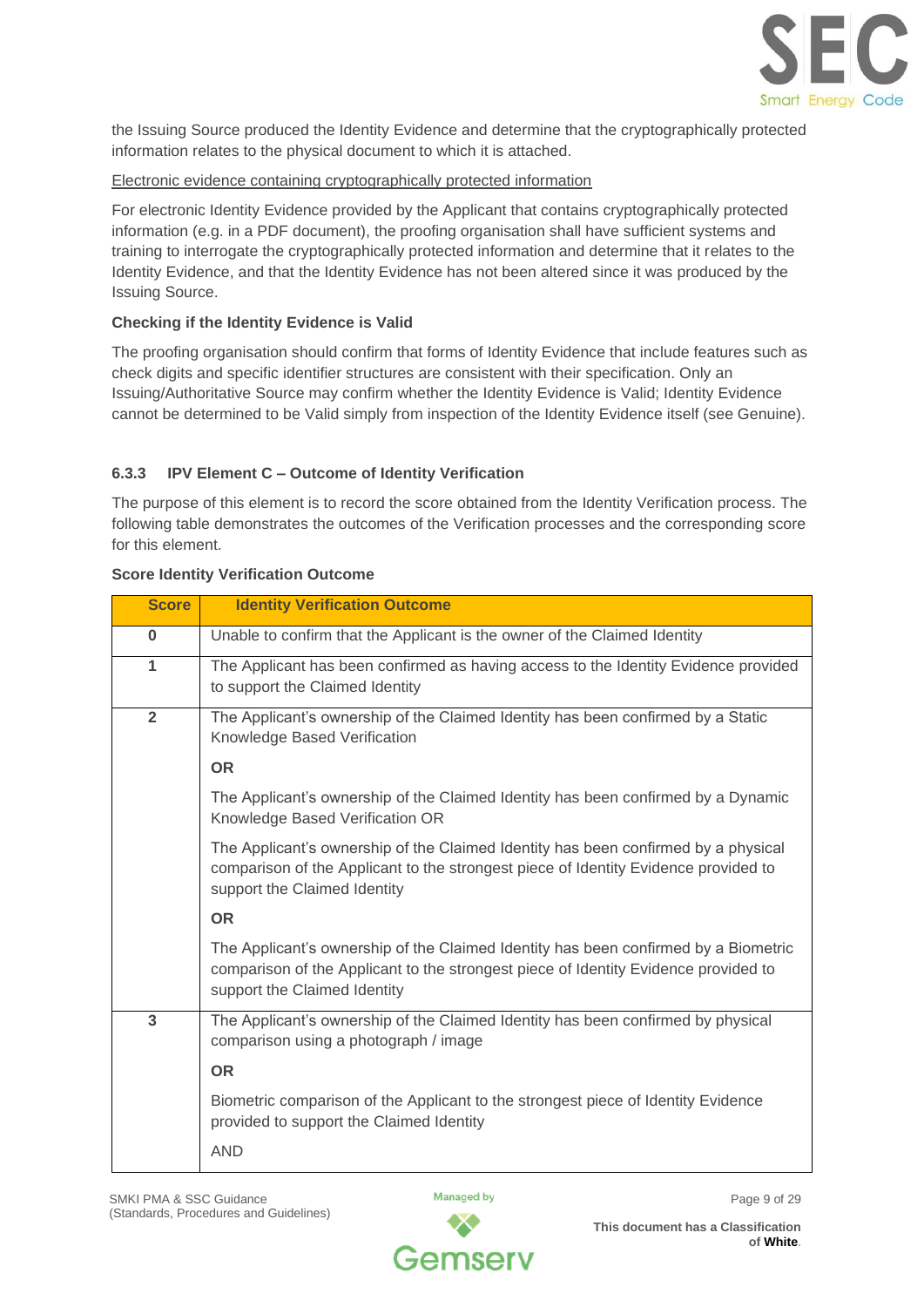

|                                                                                                                                                                                                                                                                                                                                       | The Applicant's ownership of the Claimed Identity has been confirmed by a Static OR<br>Dynamic Knowledge Based Verification                  |  |  |
|---------------------------------------------------------------------------------------------------------------------------------------------------------------------------------------------------------------------------------------------------------------------------------------------------------------------------------------|----------------------------------------------------------------------------------------------------------------------------------------------|--|--|
| The Applicant's ownership of the Claimed Identity has been confirmed by a physical<br>4<br>comparison of the Applicant using a photograph/image to the strongest pieces of<br>Identity Evidence OR By a Biometric comparison of the Applicant to the strongest<br>piece of Identity Evidence provided to support the Claimed Identity |                                                                                                                                              |  |  |
|                                                                                                                                                                                                                                                                                                                                       | <b>AND</b>                                                                                                                                   |  |  |
|                                                                                                                                                                                                                                                                                                                                       | The Applicant's ownership of the Claimed Identity has been confirmed by both a Static<br><b>AND Dynamic Knowledge Based Verification AND</b> |  |  |
|                                                                                                                                                                                                                                                                                                                                       | The Applicant's ownership of the Claimed Identity has been confirmed by an<br>interaction with the Applicant via the declared address        |  |  |

#### **Verification (IPV Element C)**

#### **Static Knowledge Based Verification (KBV)**

Static KBV requires that the Applicant and the proofing organisation have a pre- existing shared secret, or that the proofing organisation uses an external trusted source with which the Applicant already has a shared secret.

There must be a reasonable expectation that the Applicant is aware that they should not disclose this secret to any person or organisation other than the one with whom they share the secret.

The secret must be random enough to make it unlikely to be guessed by an attacker who is given a number of opportunities to guess it.

A shared secret may only be exchanged via a method where the proofing organisation has confirmed that the delivery method is linked to the Claimed Identity.

External trusted source where the Applicant already has such a relationship can be used as a static KBV. Where an external trusted source is used, the process shall be able to confirm to the proofing organisation that an individual with matching Personal Details has successfully passed the Static KBV process.

#### **Dynamic Knowledge Based Verification**

Dynamic KBV needs the proofing organisation to gather information about the Claimed Identity and then requires the Applicant to demonstrate that they have such knowledge about the Claimed Identity that it is likely they are the owner of that identity.

The quality and success of the Dynamic KBV process is dependent on a number of factors:

- The questions should be relevant, sensible and proportionate
- There shall be an expectation that the owner of the Claimed Identity can reasonably be expected to know the answer
- The questions shall be unambiguous as to be easily understood by the Applicant
- The ease by which the Applicant can enter the correct answer
- The availability of the answer from information in the public realm, especially social networking sites and public registers
- The likelihood of friends and family knowing the answer
- The difficulty by which the questions could be correctly answered by quesswork

SMKI PMA & SSC Guidance (Standards, Procedures and Guidelines) Managed by

Page 10 of 29

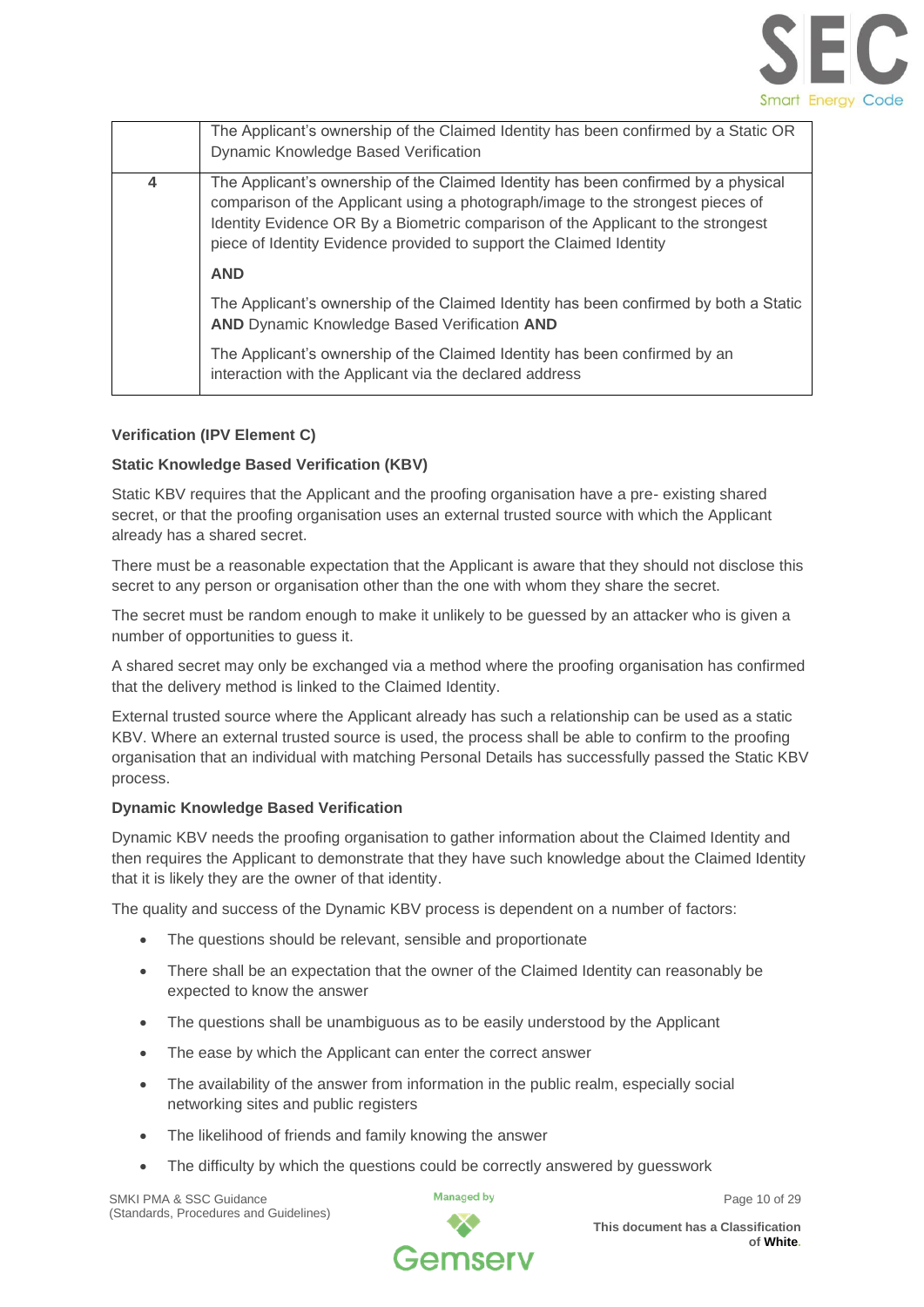

- The risk of datasets containing the required information being made available to organised crime
- The risk that the theft of a possession such as a wallet or purse could provide the required information to an imposter

#### **Dynamic KBV data**

The degree of assurance that can be taken from the KBV process is linked to the quality and availability of the data used to generate the questions.

Wherever it is practical to do so, KBV data should not be used if it is already in the public domain. Information in the public domain means that the KBV data can be accessed by another person either with or without a degree of research or is contained within a public facing information site.

#### **Dynamic KBV principles**

There must be a sensible balance between achieving assurance that the Applicant is the owner of the Claimed Identity and presenting an attractive Applicant journey. With this in mind the proofing organisation shall follow a number of basic KBV principles:

- The proofing organisation should try to use KBV data of the highest quality where possible. Fewer questions about KBV data that is highly unlikely to be known by someone other than the owner of the Claimed Identity is preferable to many questions about KBV data that is more likely to be available to others
- KBV questions shall be based on a range of KBV data and not reliant upon one single KBV source
- KBV questions should be carefully constructed as to be clear and obvious to the Applicant what is being asked
- KBV questions should cover facts about the Claimed Identity that fall into different Evidence **Categories**
- Where the proofing organisation offers the Applicant a selection of suggested answers (i.e. multiple choices) then all the answers must be plausible, and the correct answer should not be easily guessed or determined using publicly available information
- It must be recognised that the process cannot account for every eventuality when using KBV, e.g. it must be accepted that certain KBV data items may be known to close family members.

#### **Physical Comparison**

The physical comparison step of verification requires the Applicant to be verified by a visual confirmation that they appear to be the person to whom the Identity Evidence was issued. The two methods by which this may be completed are an in person face-to-face process and a remote process (e.g. using a video/video streaming link). In either case the proofing organisation shall consider a number of basic principles:

- Any person performing the comparison must be able to clearly see both the Applicant and the image to which the Applicant is being compared
- Any person performing the comparison shall have sufficient training in performing identification of persons
- The quality of images must be sufficient to allow the identification of the Applicant as the person depicted by the Identity Evidence

#### **Biometric Comparison**

SMKI PMA & SSC Guidance (Standards, Procedures and Guidelines)



Page 11 of 29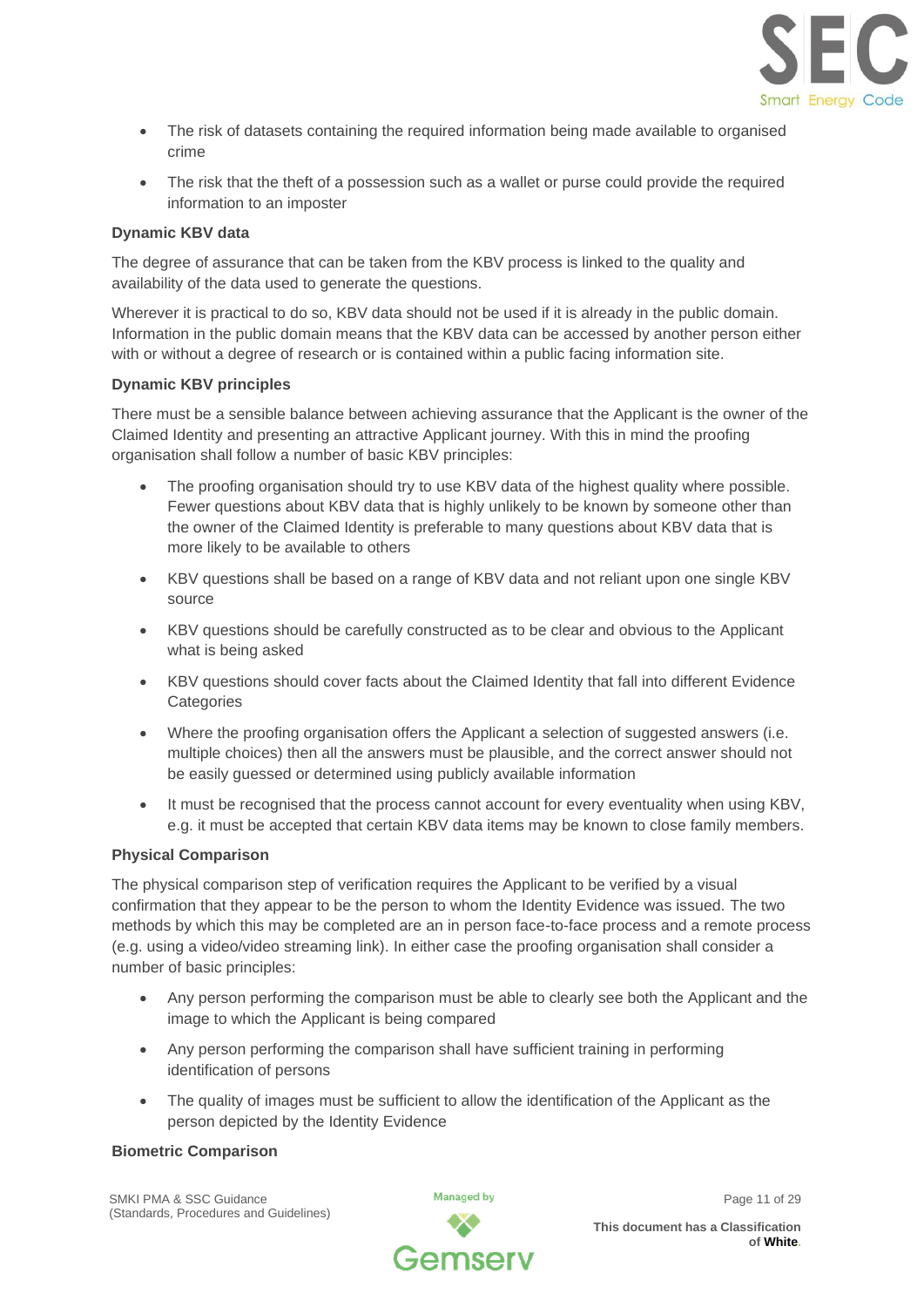

The biometric comparison step of verification requires the Applicant to be verified by a biometric confirmation that they appear to be the person to whom the Identity Evidence was issued. The proofing organisation shall consider a number of basic principles:

- The False Non-Match Rate (FNMR) of the biometric matching system;
- The False Match Rate (FMR) of the biometric matching system;
- The quality of the biometric against which the Applicant is being compared.

In particular, the proofing organisation shall ensure they have a sufficiently low FMR to have confidence that the biometric system is effective at detecting imposters.

## **6.3.4 IPV Element D – Outcome of Counter-Fraud Checks**

The purpose of this element is to record the score obtained from the Counter-Fraud Check process. The following Table demonstrates the outcomes and the corresponding score once any investigation activity has been carried out for this element.

| <b>Score</b>   | <b>Counter-Fraud Checks</b>                                                                                                           |
|----------------|---------------------------------------------------------------------------------------------------------------------------------------|
| $\bf{0}$       | Applicant is suspected of being, or known to be, fraudulent                                                                           |
| 1              | No confirmed evidence, using a reliable and independent source, that the provided<br>Identifier is being used for fraudulent activity |
| $\overline{2}$ | No confirmed evidence, using a reliable and independent source, that the provided<br>Identifier is being used for fraudulent activity |
|                | <b>AND</b>                                                                                                                            |
|                | No confirmed evidence, using a reliable and independent source, that the Applicant is<br>fraudulent                                   |
| $\overline{3}$ | No confirmed evidence, using a reliable and independent source, that the provided<br>Identifier is being used for fraudulent activity |
|                | <b>AND</b>                                                                                                                            |
|                | No confirmed evidence, using a reliable and independent source, that the Applicant is<br>fraudulent                                   |
|                | <b>AND</b>                                                                                                                            |
|                | No confirmed evidence, using SMKI PMA specified source(s), that the Applicant is<br>fraudulent                                        |
| 4              | No confirmed evidence, using a reliable and independent source, that the provided<br>Identifier is being used for fraudulent activity |
|                | <b>AND</b>                                                                                                                            |
|                | No confirmed evidence, using a reliable and independent source, that the Applicant is<br>fraudulent                                   |
|                | <b>AND</b>                                                                                                                            |
|                | No confirmed evidence, using SMKI PMA specified source(s), that the Applicant is<br>fraudulent                                        |

#### **Score Counter-Fraud Checks**



Gemserv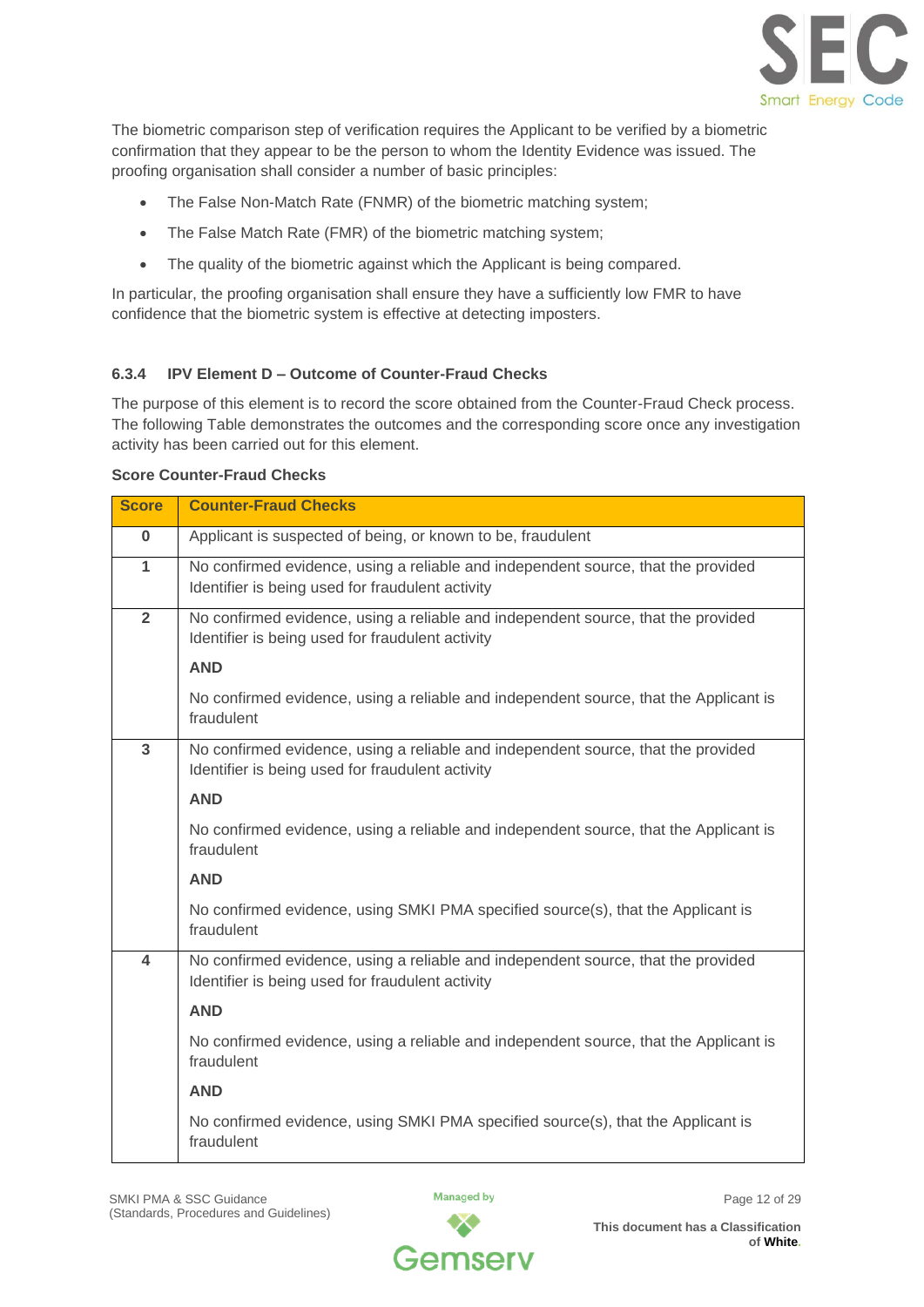

## **AND**

No confirmed evidence, using source(s) private to SMKI PMA, that the Applicant is fraudulent

#### **Counter-fraud Capabilities (IPV Element D)**

As part of the counter fraud checks the proofing organisation shall have, through their own internal data sets or via reliable and independent sources, the following counter fraud checking capabilities:

- Whether the Claimed Identity has been subject to identity theft, regardless whether it was successful or not
- Whether the Claimed Identity is known to other organisations
- Whether the Claimed Identity is likely to be targeted by third parties
- Whether the Claimed Identity may be deceased
- Whether the Claimed Identity is known to be a fraudulent identity

#### **6.3.5 IPV Element E – Activity History of the Claimed Identity**

The purpose of Activity History is to prove a continuous existence of the Claimed Identity over a period of time backwards from the point of Assessment. Activity History is determined by collating Activity Events across multiple Evidence Categories into a single Activity Event Package.

To qualify, the Activity Event shall relate to an interaction between the Claimed Identity and a source of Activity Events. This can be in either direction, e.g. the Claimed Identity using the services of the source or the source initiating an interaction with the Claimed Identity including issuing something to the Claimed Identity. Activity Event data must refer to an individual whose Personal Details match those of the Claimed Identity, allowing for any changes in Claimed Identity that have occurred over the time period being assessed for the Activity History.

The degree of assurance that can be taken from the Activity History process is linked to the quality of the data used, how easily it can be fabricated and how well its integrity is protected. The proofing organisation shall take this into account when assessing the Activity History, expanding the data sources and extending the history period where there is insufficient confidence in the Activity Events.

The proofing organisation shall be able to demonstrate with the Activity Events a continuous existence of the Claimed Identity over the period required by the Identity Level.

| <b>Score</b>   | <b>Properties of Active History</b>                                              |
|----------------|----------------------------------------------------------------------------------|
| $\bf{0}$       | Unable to demonstrate the required Activity History                              |
|                | No demonstration of an Identities Activity History was required                  |
| $\overline{2}$ | Claimed Identity demonstrates an Activity History of at least 180 calendar days  |
| 3              | Claimed Identity demonstrates an Activity History of at least 405 calendar days  |
| 4              | Claimed Identity demonstrates an Activity History of at least 1080 calendar days |

The following table describes the scoring profile for this element:

#### **Example Activity Events (IPV Element E)**



Page 13 of 29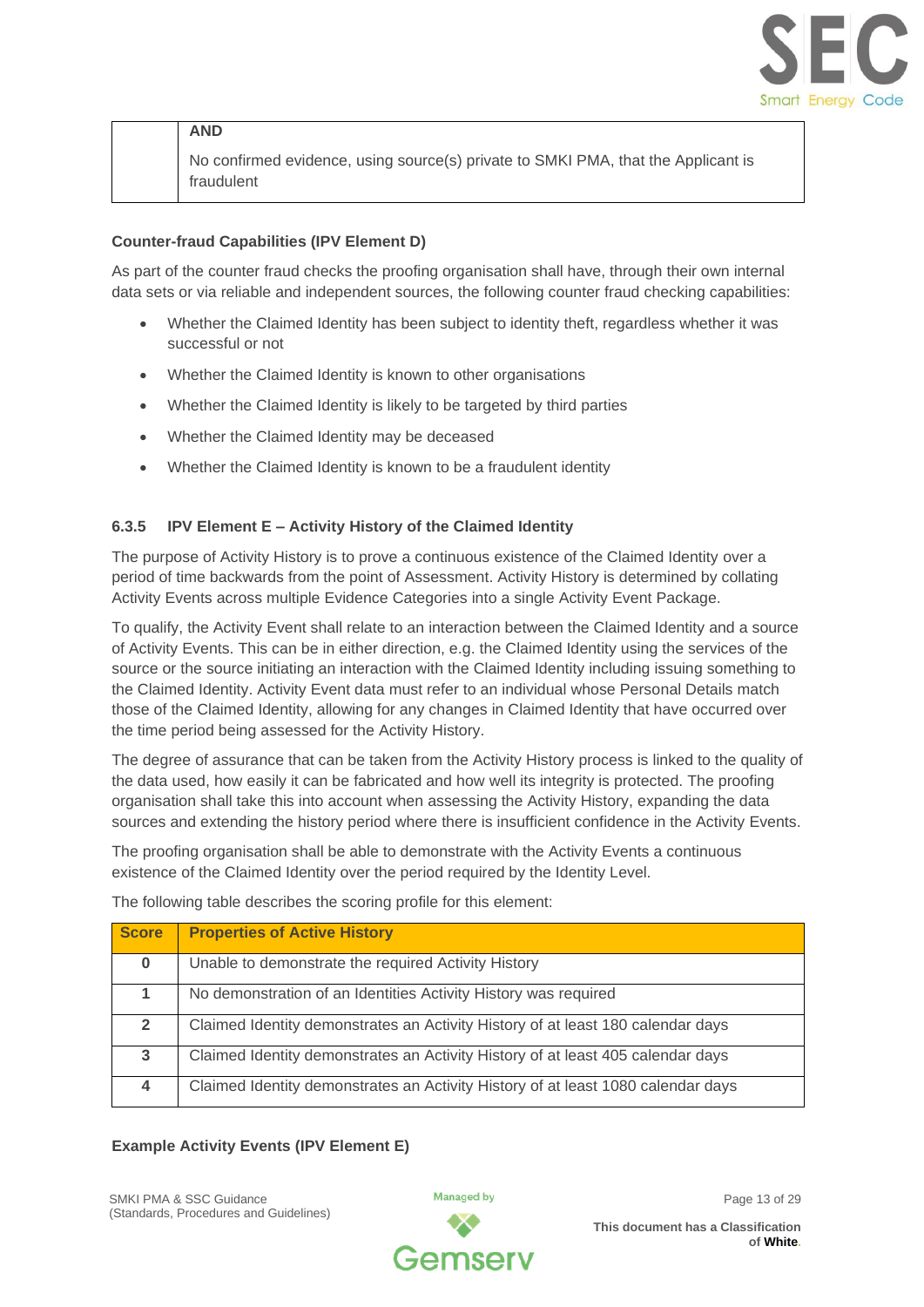

The following Table provides examples of activity events that could be used to demonstrate a history of activity.

| <b>Citizen</b>              | <b>Money</b>                                                                                | Living                                  |
|-----------------------------|---------------------------------------------------------------------------------------------|-----------------------------------------|
| <b>Electoral Roll Entry</b> | Repayments on an unsecured Personal<br>Loan Account (excluding payday loans)                | <b>Land Registry Entry</b>              |
|                             | Repayments and transactions on a non-<br>bank credit account (credit card)                  | National pupil database entry           |
|                             | Debits and credits on a retail bank /<br>credit union / building society current<br>account | Post on internet / social media<br>site |
|                             | Repayments on a student loan account                                                        | Repayments on a secured loan<br>account |
|                             | Repayments and transactions on a bank<br>credit account (credit card)                       | Repayments on a mortgage<br>account     |
|                             | Debits and credits on a savings account                                                     | Repayments on a gas account             |
|                             | Repayments on a Buy to Let mortgage<br>account                                              | Repayments on an electricity<br>account |

#### **6.4 Requirements for Acceptable Identity for Smart Metering**

The following table set out the minimum criteria for the IPV element required for smart metering.

| <b>Category</b>                       | <b>Requirements</b>                                                                                                                                                                                                                                                                                                                                |
|---------------------------------------|----------------------------------------------------------------------------------------------------------------------------------------------------------------------------------------------------------------------------------------------------------------------------------------------------------------------------------------------------|
| Identity<br><b>Evidence Profile</b>   | The Identity Evidence Package must contain Identity Evidence that as a<br>minimum meets one of following profiles:                                                                                                                                                                                                                                 |
|                                       | pieces of Identity Evidence with a score of 3                                                                                                                                                                                                                                                                                                      |
|                                       | <b>OR</b>                                                                                                                                                                                                                                                                                                                                          |
|                                       | 1 piece of Identity Evidence with a score of 3                                                                                                                                                                                                                                                                                                     |
|                                       | 2 pieces of Identity Evidence with a score of 2                                                                                                                                                                                                                                                                                                    |
|                                       | These are referred to as an Identity Evidence Profile of 3:3 and 3:2:2<br>respectively.                                                                                                                                                                                                                                                            |
| Validation of<br>Identity<br>Evidence | Each piece of Identity Evidence must be Validated with a process that is able<br>to achieve a score that matches the Identity Evidence Profile; i.e. where the<br>profile is 3:3 the Validation processes must be able to also achieve scores of<br>3:3 respectively, where it is 3:2:2 it must be able to achieve scores of 3:2:2<br>respectively |
| Verification                          | As a minimum the Applicant must be Verified as being the owner of the<br>Claimed Identity by a process that is able to achieve a score of 3 for<br>Verification.                                                                                                                                                                                   |
| Counter-Fraud<br>Checks               | As a minimum the Claimed Identity must be subjected to a Counter-Fraud<br>Check by a process that is able to achieve a score of 3.                                                                                                                                                                                                                 |
| <b>Activity History</b>               | As a minimum the Activity Event Package must be able to achieve a score of 3<br>for the Activity History of the Claimed Identity.                                                                                                                                                                                                                  |
| SMKI PMA & SSC Guidance               | Managed by<br>Page 14 of 29                                                                                                                                                                                                                                                                                                                        |

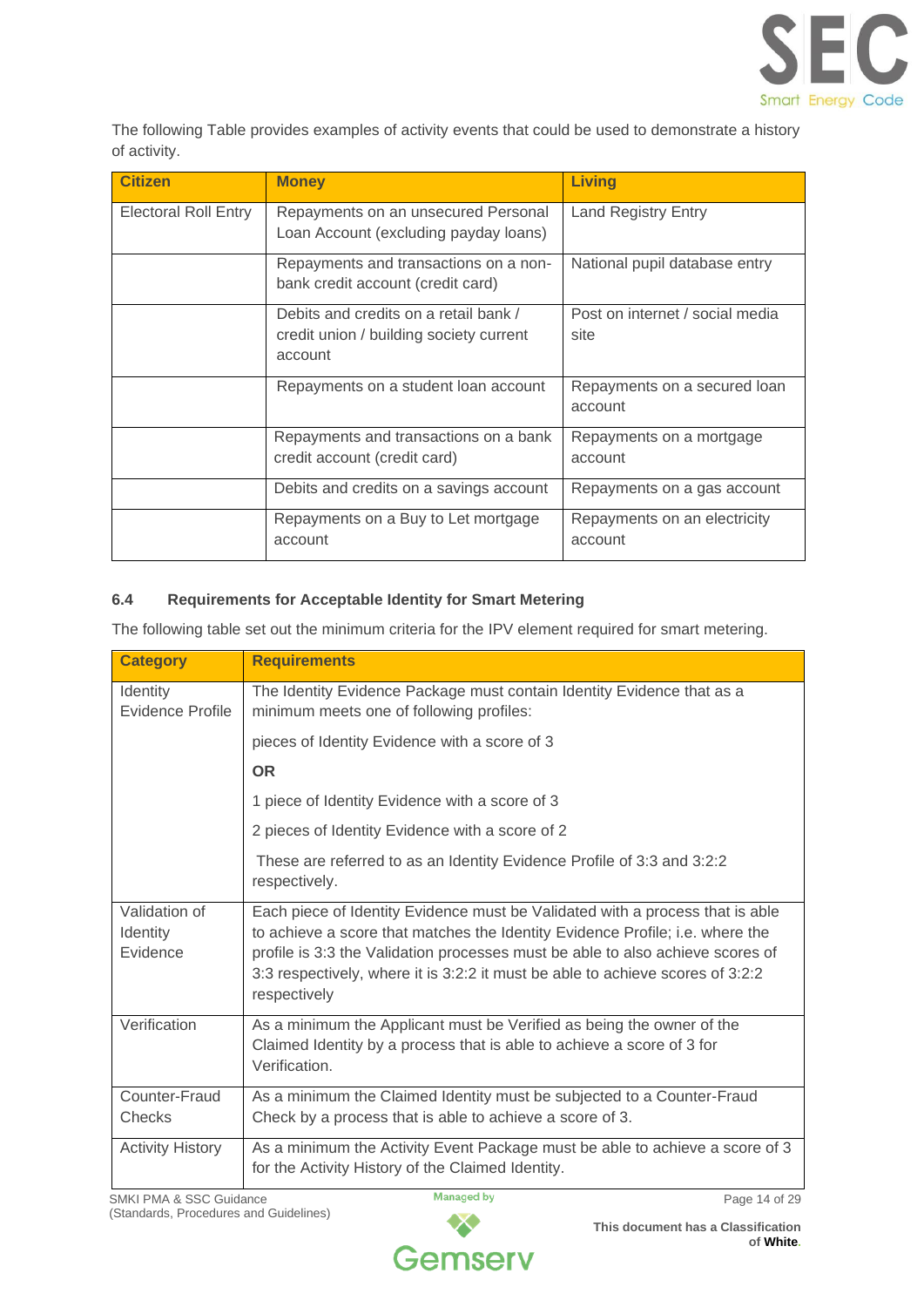

SMKI PMA & SSC Guidance (Standards, Procedures and Guidelines) Managed by



Page 15 of 29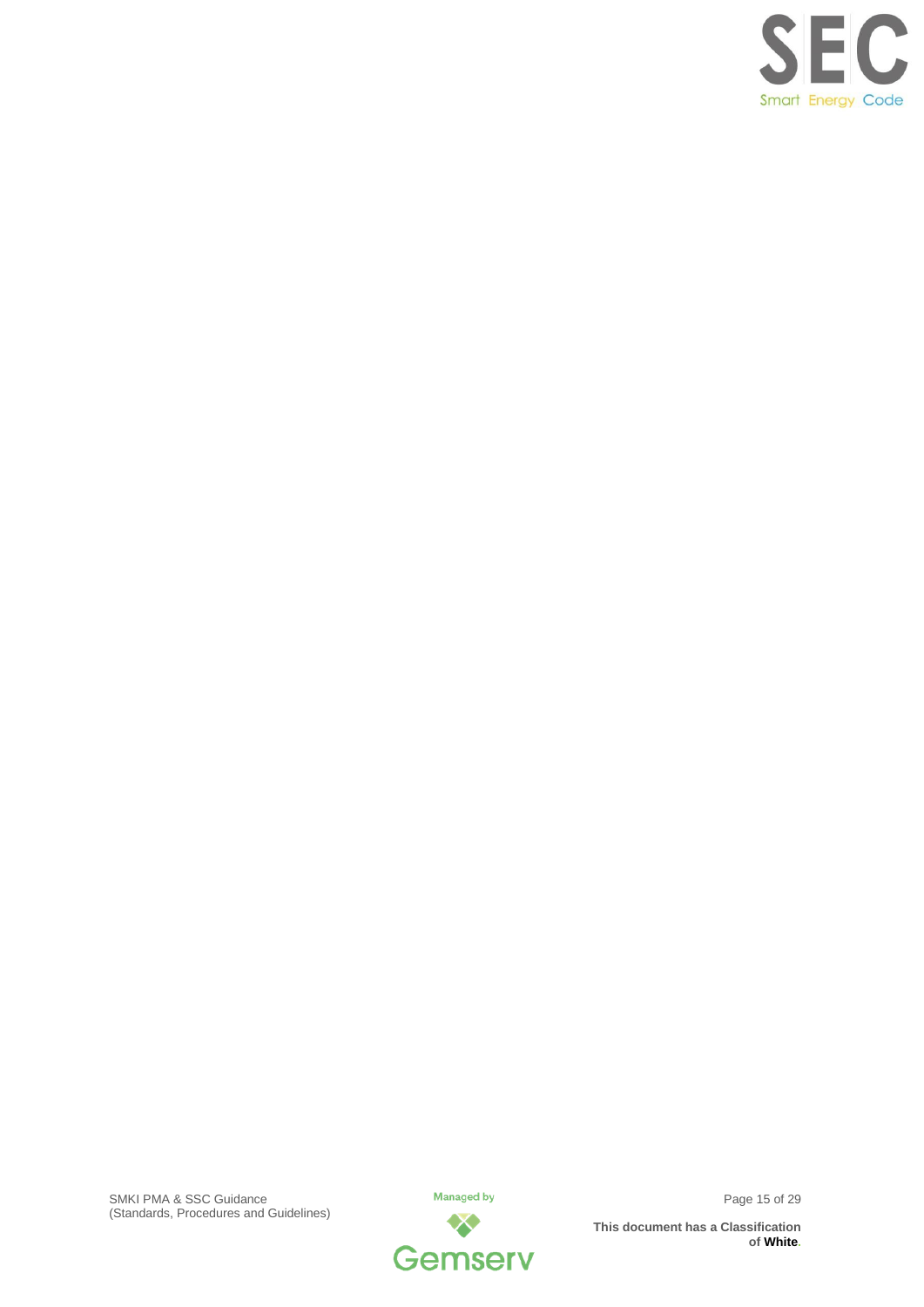

#### **6.5 Verifying Individual Identity Definitions**

The definitions of identity relevant terms provided here are intended to support a common understanding in the context of this document

#### **Definitions**

The following definitions explain the purpose and meanings of the terms used within this document.

| <b>Term</b>                      | <b>Definition</b>                                                                                                                                                                                                                                                                                                                                                                                                                                                                                                                                                                                                                                                                                                                                                    |
|----------------------------------|----------------------------------------------------------------------------------------------------------------------------------------------------------------------------------------------------------------------------------------------------------------------------------------------------------------------------------------------------------------------------------------------------------------------------------------------------------------------------------------------------------------------------------------------------------------------------------------------------------------------------------------------------------------------------------------------------------------------------------------------------------------------|
| <b>Activity Event</b>            | An action, transaction or other point in time occurrence (including issue<br>date) that demonstrates an interaction between the Claimed Identity and<br>another entity. Only Activity Events that are connected to an Identity with<br>Personal Details that match those of the Claimed Identity can be used<br>however, shortenings and aliases are permitted (e.g. Mike for Michael).                                                                                                                                                                                                                                                                                                                                                                              |
| <b>Activity Event</b><br>Package | The Activity Event Package is the collection of Activity Events that is used<br>to evaluate the Activity History of the Claimed Identity. The Activity Event<br>Package must contain Activity Events across multiple Evidence<br>Categories (Citizen - C; Money - M; Living - L)                                                                                                                                                                                                                                                                                                                                                                                                                                                                                     |
| Applicant                        | The individual who is stating the claim to an identity.                                                                                                                                                                                                                                                                                                                                                                                                                                                                                                                                                                                                                                                                                                              |
| Assessment                       | The activity of performing the identity proofing process as defined in this<br>document.                                                                                                                                                                                                                                                                                                                                                                                                                                                                                                                                                                                                                                                                             |
| Assured Identity                 | A Claimed Identity that is linked to an Applicant with a defined level of<br>confidence that it is the Applicant's real identity.                                                                                                                                                                                                                                                                                                                                                                                                                                                                                                                                                                                                                                    |
| <b>Authoritative Source</b>      | An authority that has access to sufficient information from an Issuing<br>Source that they are able to confirm the validity of a piece of Identity<br>Evidence                                                                                                                                                                                                                                                                                                                                                                                                                                                                                                                                                                                                       |
| <b>Biometric</b>                 | A measure of a human body characteristic that is captured, recorded<br>and/or reproduced in compliance with ICAO 9303 or ISO/IEC 19794.                                                                                                                                                                                                                                                                                                                                                                                                                                                                                                                                                                                                                              |
| <b>Citizen Category</b>          | A type of evidence category. To be included in the Citizen category at<br>least one of the following criteria shall be met:                                                                                                                                                                                                                                                                                                                                                                                                                                                                                                                                                                                                                                          |
|                                  | Be issued by a Public Authority (or national equivalent)                                                                                                                                                                                                                                                                                                                                                                                                                                                                                                                                                                                                                                                                                                             |
|                                  | Be issued by an organisation through a process determined by a Public<br>Authority (or national equivalent)                                                                                                                                                                                                                                                                                                                                                                                                                                                                                                                                                                                                                                                          |
| <b>Claimed Identity</b>          | A declaration by the Applicant of their current Personal Name, date of<br>birth and address.                                                                                                                                                                                                                                                                                                                                                                                                                                                                                                                                                                                                                                                                         |
| <b>Evidence Categories</b>       | A collective term for the categories of evidence i.e. Citizen (C), Money (M)<br>and Living (L). Evidence shall be assessed against every category and<br>can be considered in multiple categories where it meets the required<br>criteria. Where evidence meets the required criteria for multiple categories<br>it may only be used to fulfil one category requirement at a time per IPV<br>Element (i.e. it doesn't count as fulfilling two categories for a specific IPV<br>Element but can be in different categories for different IPV Elements). This<br>does not mean the evidence must be in the same category for all<br>Applicants, the same type of evidence (e.g. a Bank credit account) may be<br>used in different categories for different Applicants |

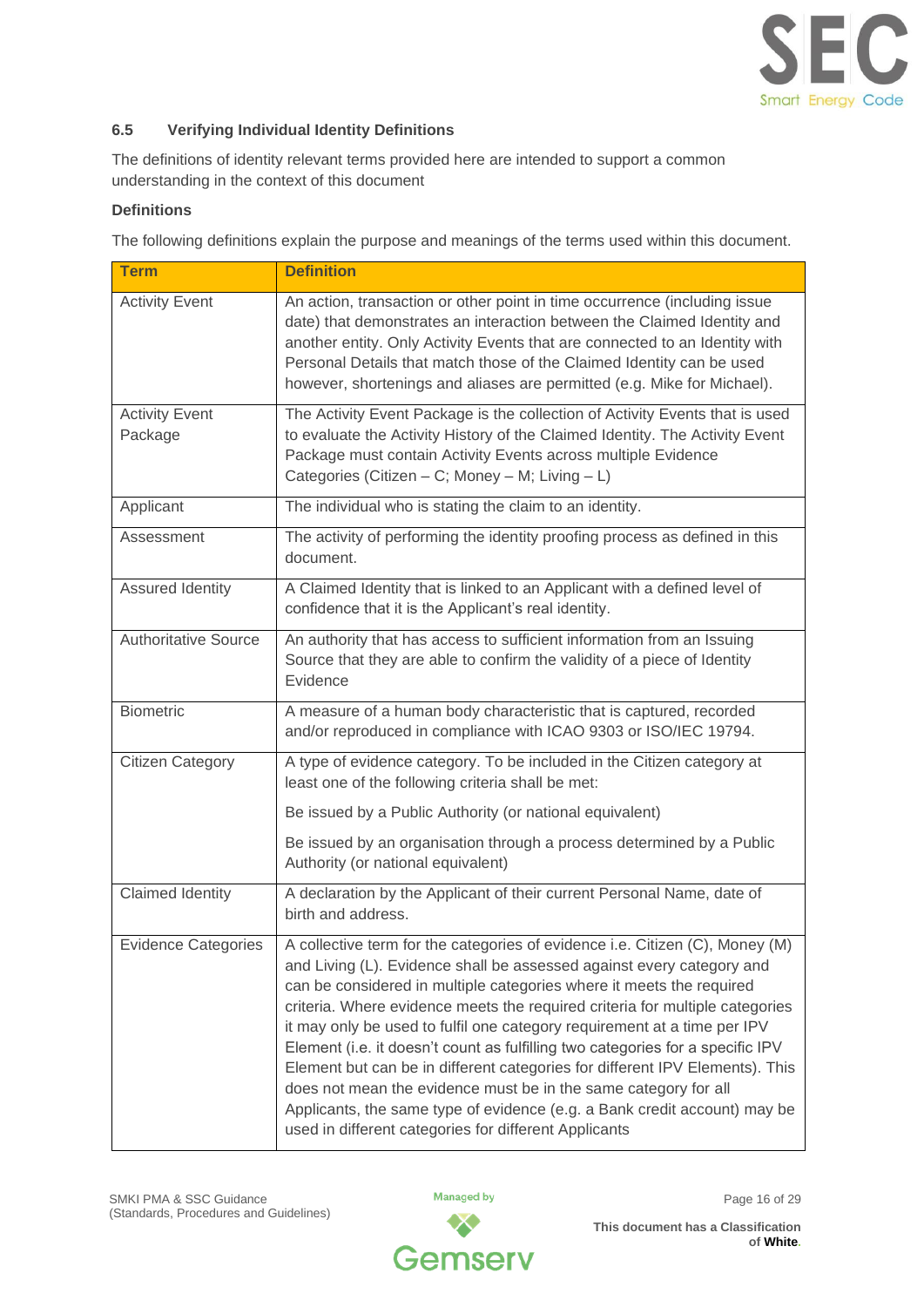

| <b>Evidence Details</b>             | A combination of the unique reference number(s) and, where applicable,<br>issue date and expiry date included on a piece of Identity Evidence.                                                                                                                                                                                                                                                                                     |
|-------------------------------------|------------------------------------------------------------------------------------------------------------------------------------------------------------------------------------------------------------------------------------------------------------------------------------------------------------------------------------------------------------------------------------------------------------------------------------|
| Financial<br>Organisation           | An organisation that has been classified as a "financial institution" or<br>"credit institution" by the Money Laundering Regulations 2007.                                                                                                                                                                                                                                                                                         |
| Genuine Identifier                  | To be what something is said to be; i.e. authentic not counterfeit.                                                                                                                                                                                                                                                                                                                                                                |
|                                     | A thing that is used to repeatedly recognise an individual. The Identifier<br>isn't required to demonstrate the Identity of the individual only that it can<br>be used to recognise the same individual.                                                                                                                                                                                                                           |
| Identity                            | A collection of attributes that uniquely define a person or organisation. The<br>fact of being whom or what a person or thing is.                                                                                                                                                                                                                                                                                                  |
| <b>Identity Assurance</b>           | A process that determines that level of confidence that the Applicant's<br>Claimed Identity is their real identity                                                                                                                                                                                                                                                                                                                 |
| <b>Identity Evidence</b>            | Information and/or documentation that is provided by the Applicant to<br>support the Claimed Identity. Identity Evidence must, as a minimum,<br>contain the Personal Details OR the Personal Name and photo/image of<br>the person to whom it was issued. Identity Evidence must be current, i.e. it<br>must not have an expiry date that is before the time of Assessment.<br>Examples of Identity Evidence are given in Annex A. |
| <b>Identity Evidence</b><br>Package | The Identity Evidence Package is the collection of Identity Evidence<br>provided to support the Claimed Identity. The Identity Evidence Package<br>must contain at least one piece of Identity Evidence that demonstrates<br>address and one that demonstrates date of birth. The Identity Evidence<br>Package must only contain one piece of Identity Evidence in any Evidence<br>Category.                                       |
| <b>Identity Evidence</b><br>Profile | The Identity Evidence Profile sets out the minimum criteria for the strength<br>of Identity Evidence in the Identity Evidence Package.                                                                                                                                                                                                                                                                                             |
| <b>Issuing Source</b>               | An authority that is responsible for the generation of data and/or<br>documents that can be used as Identity Evidence.                                                                                                                                                                                                                                                                                                             |
| Knowledge Based                     | <b>Static</b>                                                                                                                                                                                                                                                                                                                                                                                                                      |
| Verification (KBV)                  | Where a secret has been previously exchanged between two parties. One<br>party uses the secret to verify that they are the other party with whom the<br>secret was originally exchanged. Also referred to as a shared secret.                                                                                                                                                                                                      |
|                                     | <b>Dynamic</b>                                                                                                                                                                                                                                                                                                                                                                                                                     |
|                                     | A process where the Applicant is required to provide answers to questions<br>relating to the Claimed Identity.                                                                                                                                                                                                                                                                                                                     |
| Living Category                     | A type of evidence category. To be included in the Living category at least<br>one of the following criteria shall be met:                                                                                                                                                                                                                                                                                                         |
|                                     | Be issued by                                                                                                                                                                                                                                                                                                                                                                                                                       |
|                                     | an organisation that provides employment to the Applicant                                                                                                                                                                                                                                                                                                                                                                          |
|                                     | an organisation that provides education services to the Applicant                                                                                                                                                                                                                                                                                                                                                                  |



Gemserv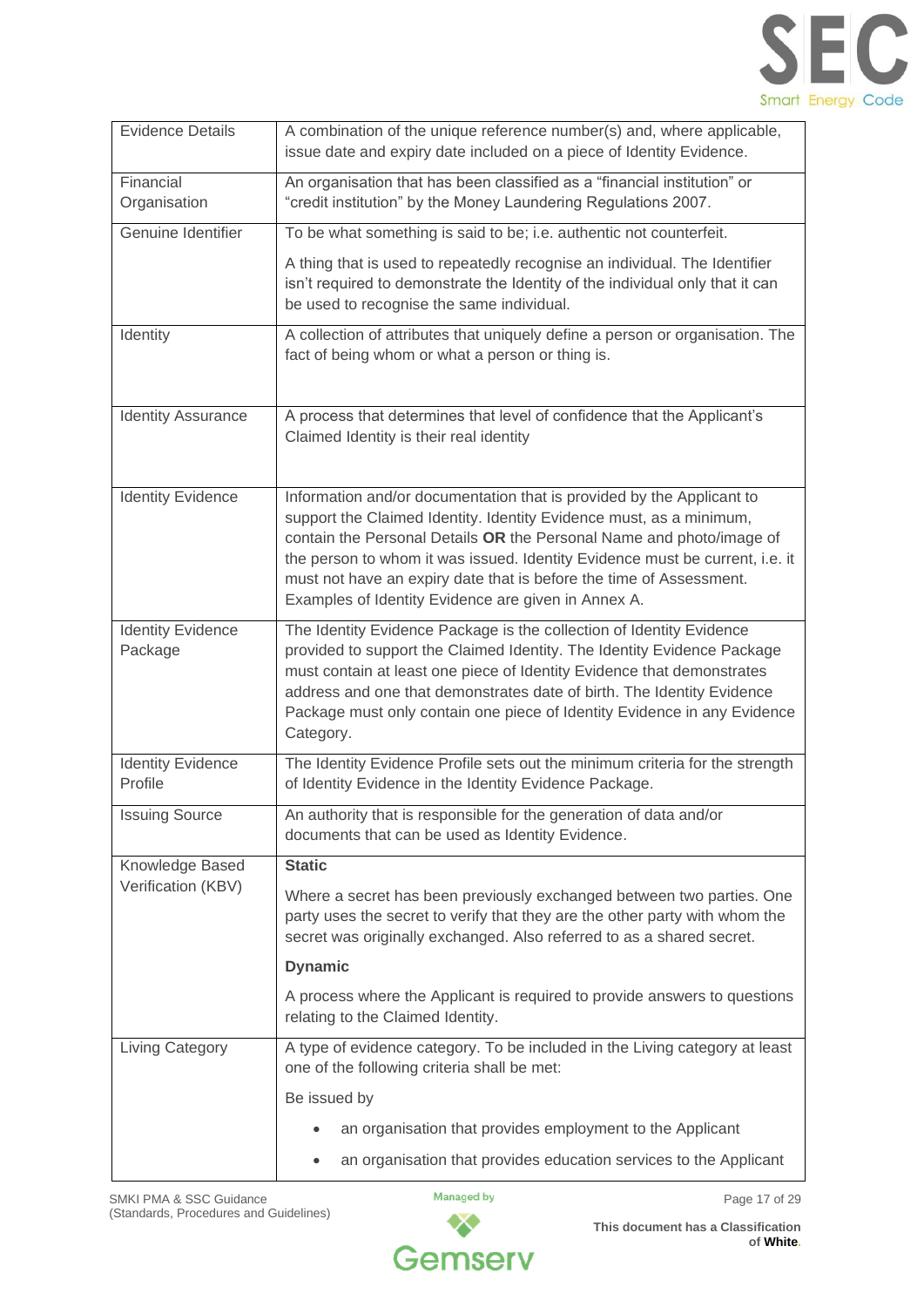

|                          | an organisation that provides training services to the Applicant<br>$\bullet$                                                                                                                                                             |
|--------------------------|-------------------------------------------------------------------------------------------------------------------------------------------------------------------------------------------------------------------------------------------|
|                          | an organisation that provides certified assessment of the<br>٠<br>Applicant                                                                                                                                                               |
|                          | an organisation that provides licensing of the Applicant<br>$\bullet$                                                                                                                                                                     |
|                          | an organisation that provides an essential utility to the Applicant<br>$\bullet$                                                                                                                                                          |
|                          | an organisation that provides living support to the Applicant<br>$\bullet$                                                                                                                                                                |
|                          | an organisation that operates a community or social<br>٠<br>group/network to which the Applicant belongs                                                                                                                                  |
|                          | an organisation that operates a loyalty programme to which the<br>$\bullet$<br>Applicant belongs                                                                                                                                          |
|                          | an organisation that operates a subscription service to which the<br>$\bullet$<br>Applicant subscribes                                                                                                                                    |
|                          | an organisation that provides health services to the Applicant<br>$\bullet$                                                                                                                                                               |
|                          | an organisation that provides goods or services to the address of<br>the Applicant                                                                                                                                                        |
| Money Category           | A type of evidence category. To be included in the Money category at<br>least one of the following criteria shall be met:                                                                                                                 |
|                          | Be issued by a Financial Organisation regulated by a Public Authority (or<br>national equivalent)                                                                                                                                         |
|                          | Be issued by a Financial Organisation regulated by a body mandated by<br>national legislation                                                                                                                                             |
| <b>Personal Details</b>  | A combination of Personal Name and at least one of date of birth or<br>address. (Not to be confused with Personal Data as defined by the Data<br>Protection Act.)                                                                         |
| <b>Personal Name</b>     | A proper name used to identify a real person, as a minimum this contains<br>forename and surname (also known as given name and family name); it<br>may include titles, other/middle names and suffixes                                    |
| Proprietary<br>Apparatus | Any apparatus that is, or has been, specially designed or adapted for the<br>making of false documents, and any article or material that is, or has<br>been, specially designed or adapted to be used in the making of such<br>documents. |
| Proprietary<br>Knowledge | Knowledge about the format, layout and material that is required for the<br>making of a false document.                                                                                                                                   |
| <b>Public Authority</b>  | An organisation that has been classified as such by the Freedom of<br>Information Act 2000                                                                                                                                                |
| Valid                    | To know that something stated is true.                                                                                                                                                                                                    |
| Validation               | A process performed to determine whether a piece of Identity Evidence is<br>Genuine and/or Valid.                                                                                                                                         |
| Verification             | A process performed to determine whether the Applicant is the owner of<br>the Claimed Identity.                                                                                                                                           |

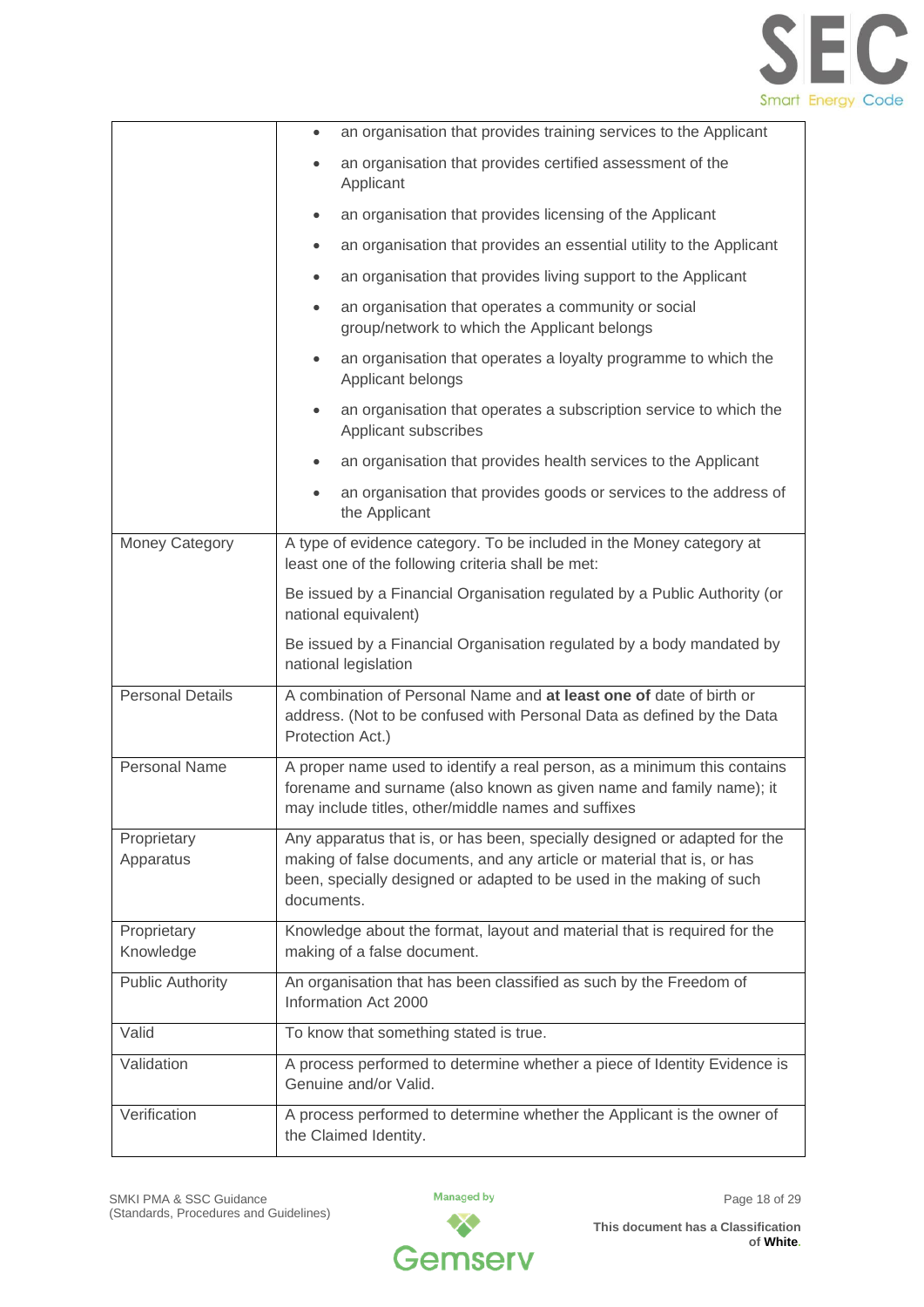

## <span id="page-18-0"></span>**7. SMKI PMA Guidance 002 (replaces GPG 46) – Verifying Organisation Identity)**

## **7.1 Business Requirement**

The SMKI PMA recognises that individuals that are subject to identity proofing will rely on the sponsorship and authorisation of a qualifying organisation. This guidance is designed to demonstrate how identifying the individual in combination with checking that they are a responsible person acting on behalf of the organisation, can provide an adequate level of assurance with regard to the existence of an organisation and that the individual claiming to be acting on behalf of the organisation is someone who is authorised to act on behalf of the organisation

This SMKI PMA guidance assists the DCC and Users to understand what is required for the proofing of an organisation and verification that an individual is a real person and that they are responsible and accountable for the action of that organisation. The guidance has been developed to ensure there is no material change between the discontinued NCSC GPG 46 and the SMKI PMA and SSC proposed guidance.

## **7.2 Overview of Verifying Organisation Identity**

The arrangements outlined in this guidance will establish the requirements for identifying an organisation and at least one individual who is accountable and responsible for actions of that organisation in the context of smart metering SMKI and DCCKI services and operations.

In addition, this guidance will characterise the elements of the validation and verification processes that should be carried out. The guidance will:

- establish the requirements for identifying an organisation and at least one individual who is accountable for that organisation in the context of access to and use of HMG online services.
- provide an understanding of the capabilities needed by the proofing process to demonstrate that an individual is accountable for an organisation in the context of access to and use of smart metering SMKI and DCCKI services and operations.
- provide information to independent assessment organisations to facilitate independent assessment and accreditation of organisation proofing services as appropriate.

#### **7.3 Process to support Verifying Organisation Identity**

The process should enable a legitimate individual to demonstrate that they are a Responsible Officer of an Organisation in a straightforward manner whilst creating significant barriers to those who are not.

The individual shall be required to demonstrate their identity and shall be required to declare that they are a Responsible Officer of an Organisation. Checks shall be carried out in a manner that is sufficient to both hold an individual accountable for their actions and hold an Organisation accountable for the actions performed by the individual acting in their capacity as a Responsible Officer of that Organisation.

Within the UK, an organisation is created from self-asserted data by the organisation's owner, with little or no identity proofing of the owner. However all organisations will have one or more people that are held accountable for the actions of that organisation (known as Responsible Officers).

Whilst some UK organisations are not registered in any statutory and publicly available register, most smart metering organisations tend to be registered (e.g. limited companies, or Limited Liability Partnerships (LLP)). These organisations are at risk of being targeted by a person fraudulently

SMKI PMA & SSC Guidance (Standards, Procedures and Guidelines)



Page 19 of 29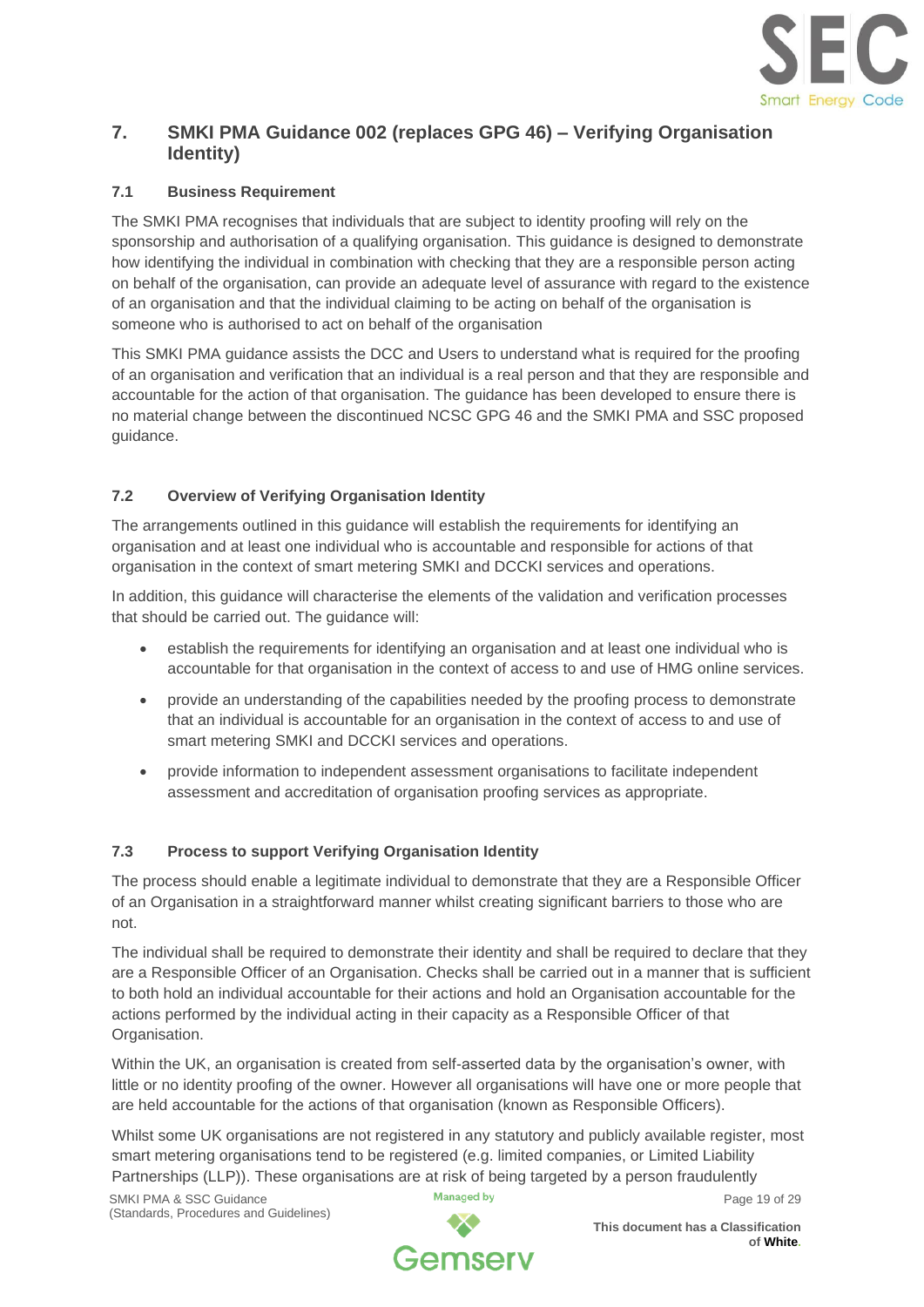

claiming to be an authorised representative of the organisation to either disrupt the organisation's businesses or to commit fraud.

A limited company or a LLP in the UK must be registered with Companies House. When registering with Companies House they must provide a correspondence address by which they can be contacted (the registered address) and provide the details of all Responsible Officers (as a minimum there must be at least one if a company (Director) or two if a partnership (Partners)). The Registrar will confirm the registered address via the address registered for that organisation.

Whilst an organisation has a legal standing in its own right, all organisations operate through an individual (or several individuals) that have authority to make decisions and act on behalf the organisation. For an organisation to have an Identity it must have at least one individual who can act for and on its behalf. Therefore and importantly it is not just the assurance of the existence of the organisation itself that is being sought but also that there is an individual (Responsible Officer) who has the authority to act for and on behalf of that organisation when interacting with smart metering SMKI and DCCKI services and operations.

#### **The Verification Process**

The following provides an overview of the proofing process:

- The identity of the applicant shall be proven in accordance with SMKI PMA Good Practice Guide 001 (Identity Proofing and Verification of an Individual).
- The applicant shall declare the organisation for which they are a responsible officer. Where details of an organisation are held on a register, the applicant shall provide the registered details which must, as a minimum, contain the organisation details, the registered address and, where applicable, the organisation identifier.
- Checks shall be performed to determine that the applicant is a responsible officer of the organisation.
- At the end of the process a relationship has been established between the applicant and an organisation that describes the level of confidence that the applicant is a responsible officer of that organisation and, by inference, that the organisation is a legal entity.

#### **The Verification Level**

The level of identity proofing required provides an adequate level of confidence in that claimed identity where the Applicant has declared that they are a Responsible Officer for the Organisation and gives sufficient confidence for it to be offered in support of criminal proceedings.

#### **Organisation Proofing and Verification (OPV) Elements**

OPV elements are used to characterise and score the checks carried out against a claimed organisation identity. There are three OPV elements that are described in the following sections.

#### **7.3.1 OPV Element A - Outcome of IPV of the Applicant's Identity**

The purpose of this element is to record the assurance gained of the Applicant's identity. This is important as before the Applicant can be confirmed as being a Responsible Officer of an organisation there must be some certainty as to who they are.

#### **Mandatory Requirement**

To demonstrate satisfactory assurance of the identity required, the Applicant must have been proofed to the level compliant with that described in SMKI PMA Guidance 001 (Identity Proofing and Verification of an Individual).

SMKI PMA & SSC Guidance (Standards, Procedures and Guidelines)



Page 20 of 29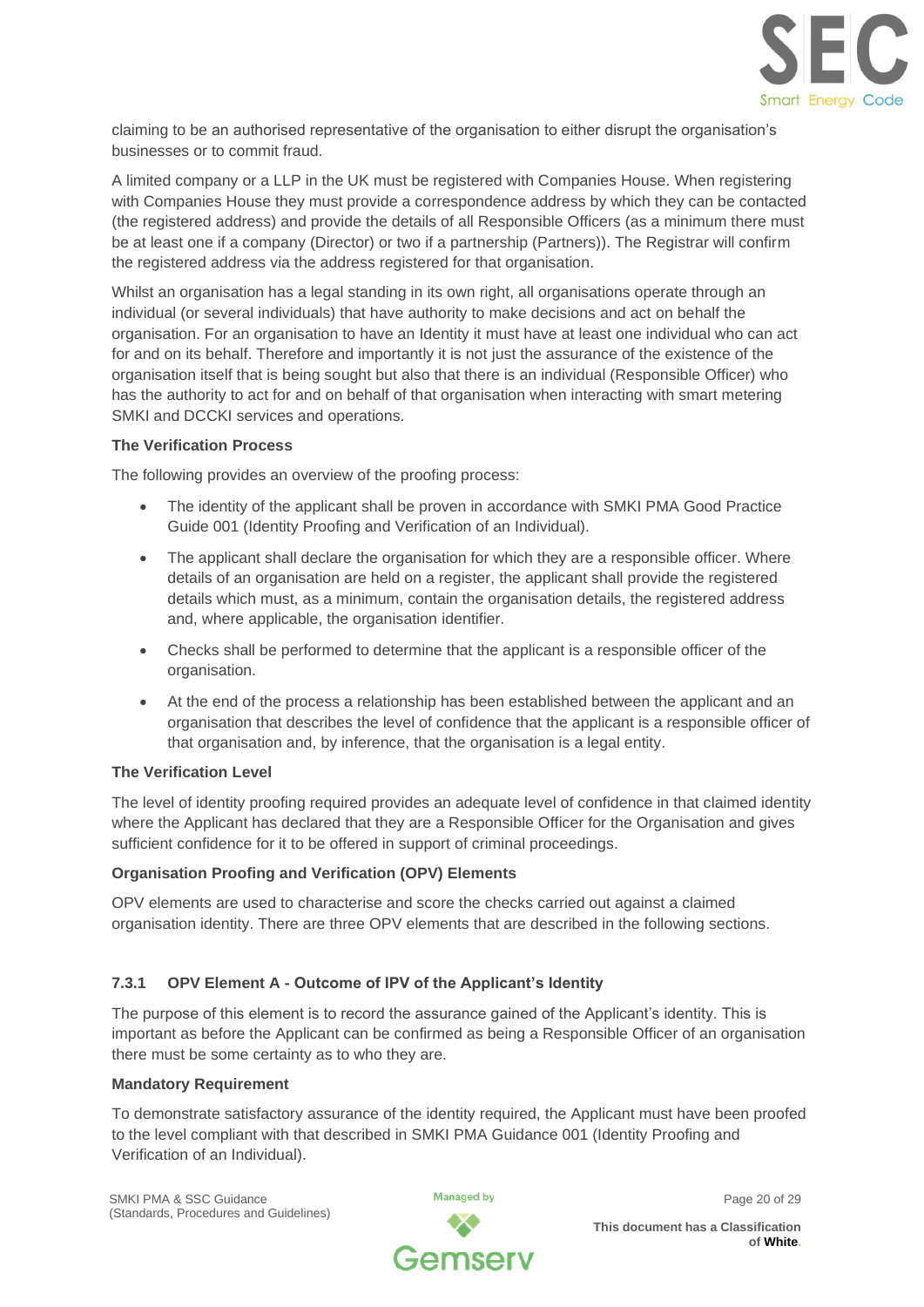

#### **7.3.2 OPV Element B - Outcome of Verification of the Responsible Officer**

The purpose of this element is to record the assurance gained of the Applicant being a Responsible Officer of the organisation.

#### **Mandatory requirement**

To demonstrate satisfactory assurance of the Responsible Officer:

• The Personal Details of the Applicant must have been confirmed as matching those of a Responsible Officer for the Organisation held in a Register (e.g. listed at Companies House).

#### **OR**

The Applicant has been confirmed by the Organisation as being a Responsible Officer.

#### **7.3.3 OPV Element C - Outcome of Counter-Fraud Checks**

The purpose of this element is to record the outcome from the Counter-Fraud Check process.

#### **Mandatory Requirement**

To demonstrate satisfactory assurance of the Counter-Fraud aspects:

There must be no confirmed evidence, using a reliable and independent source, that the Organisation is not a legal Organisation.

#### **AND**

No confirmed evidence, using SMKI PMA specified source(s), that the Organisation is not a legal Organisation.

#### **7.3.4 Outcome of Organisation Identity Checks**

The Organisation Identity will only be met when all three of the mandatory requirements set out in OPV A, B and C have been met as a minimum.

#### **7.4 Organisation Proofing Definitions**

The definitions of relevant terms relating to Organisation Proofing provided here are intended to support a common understanding in the context of this document

#### **Definitions**

The following definitions explain the purpose and meanings of the terms used within this document.

| <b>Term</b>                 | <b>Definition</b>                                                                 |
|-----------------------------|-----------------------------------------------------------------------------------|
| Applicant                   | An individual who is purporting to be a responsible officer of an<br>Organisation |
| <b>IPV</b>                  | <b>Identity Proofing and Verification</b>                                         |
| Organisation                | A legal body with an existence that is separate in law from its<br>members        |
| <b>Organisation Details</b> | The legal name and address of an organisation                                     |

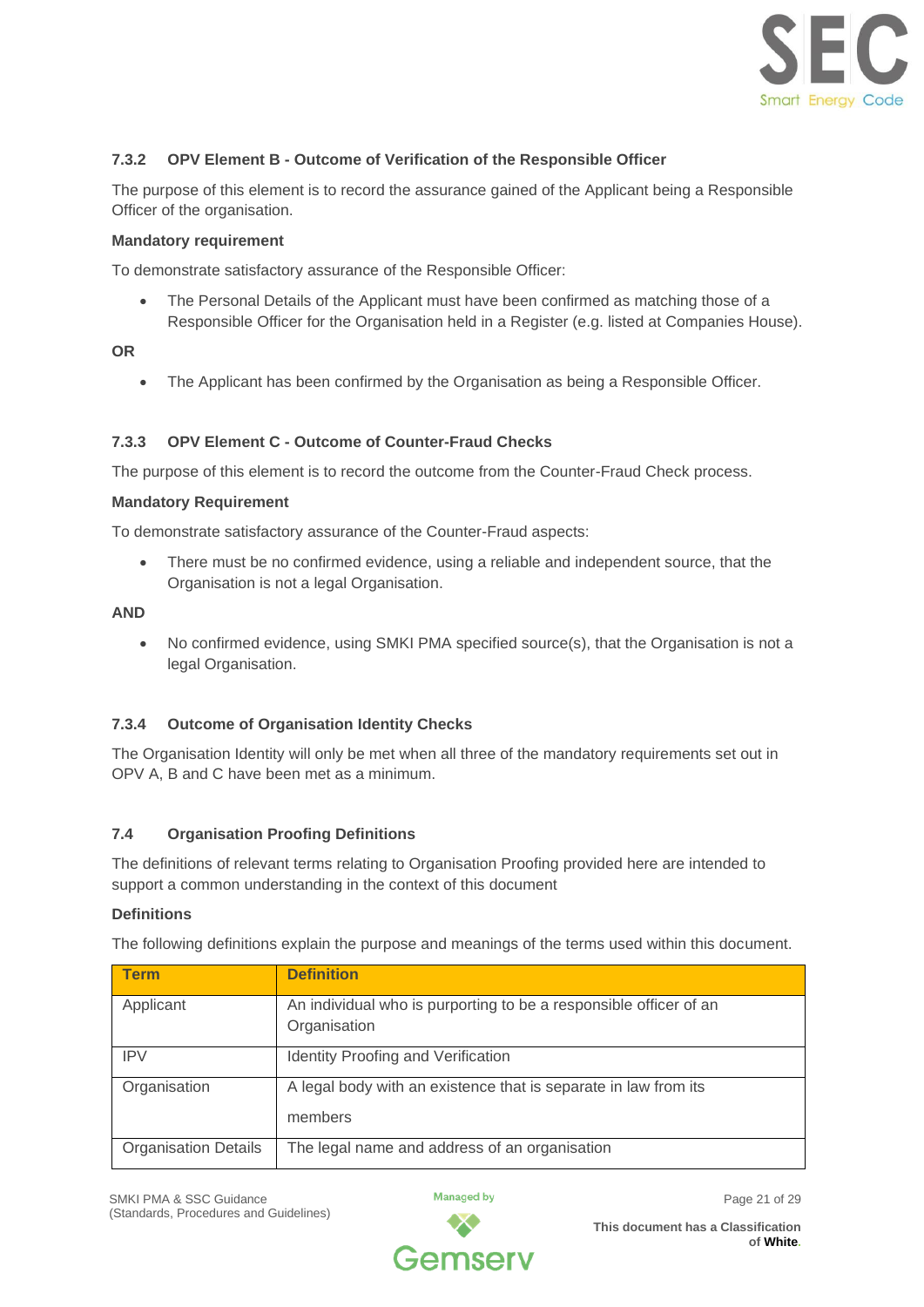

| Organisation                | An identifier associated with an organisation that is unique within a       |
|-----------------------------|-----------------------------------------------------------------------------|
| <b>Identifier</b>           | register                                                                    |
| <b>OPV</b>                  | Organisation Proofing and Verification                                      |
| <b>Personal Details</b>     | A combination of personal name, date of birth and address. (Not to be       |
|                             | confused with Personal Data as defined by the Data Protection Act.)         |
| Personal Name               | A proper name used to identify a real person, as a minimum this contains    |
|                             | forename and surname (also known as given name and family name); it         |
|                             | may include titles, other/middle names and suffixes.                        |
| Register                    | An official public record containing details about an organisation that the |
|                             | organisation is legally required to keep up to date and accurate            |
| Registered Address          | The postal address and email address (where applicable) of an               |
|                             | organisation as recorded in a register                                      |
| <b>Registration Details</b> | Information about an organisation that is held in a Register                |
| Responsible Officer         | A person who is legally accountable for the actions of an organisation      |



Page 22 of 29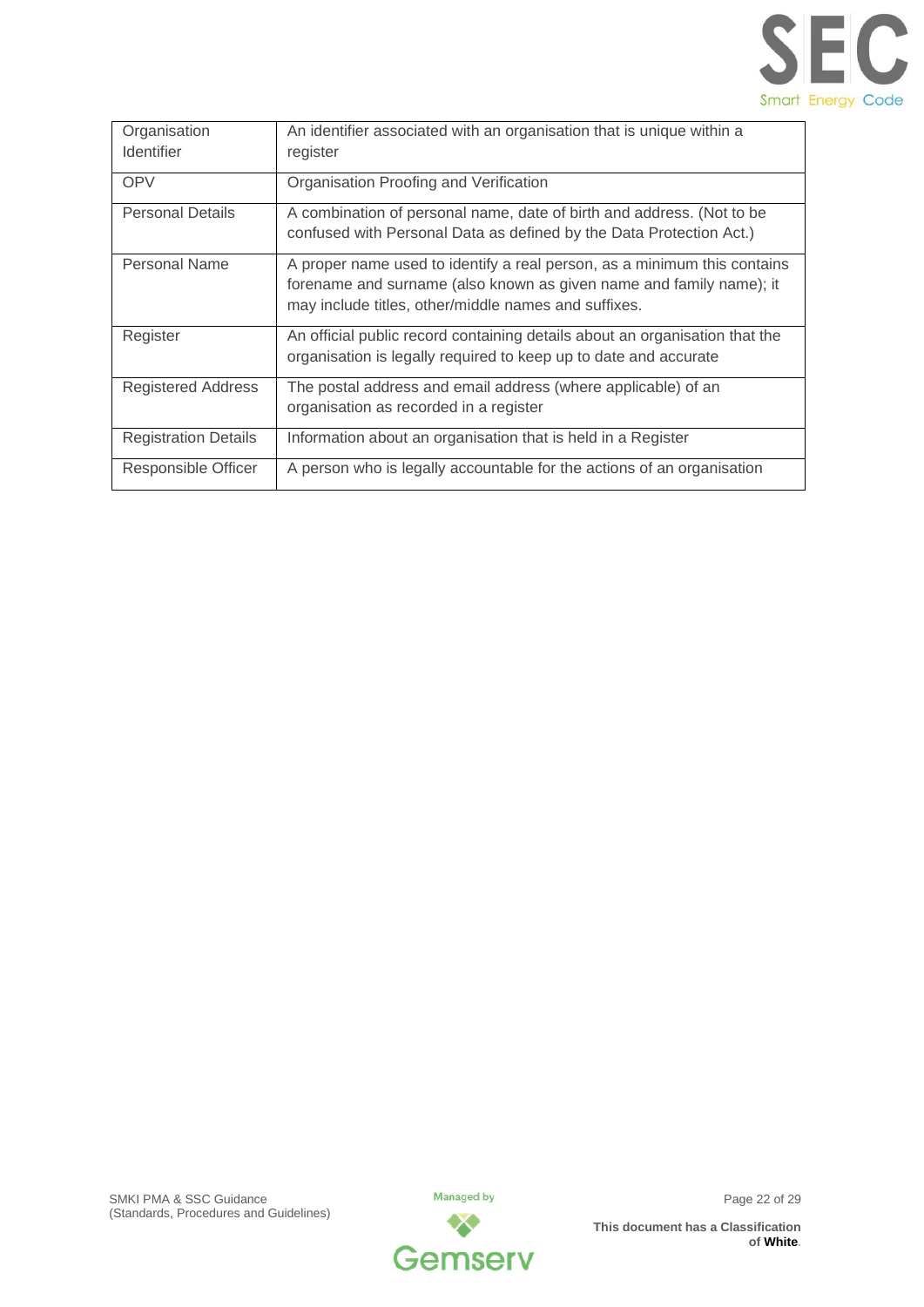

## <span id="page-22-0"></span>**7 SMKI PMA & SSC Guidance 003 (replaces GPG 13) – Protective Monitoring**

#### **8.1 Business requirement**

The SEC requires the DCC and its Service Providers to monitor the activity on the DCC Systems in accordance with Protective Monitoring Guidance provided by the SMKI PMA and SSC. The Guidance also aims to ensure that all system activity is recorded in audit logs and that Time Stamping is recorded in a standard format which is compliant with appropriate British and International Standards and SMKI PMA and SSC Guidance.

The SMKI PMA and the SSC recognise that smart metering systems operated by the DCC and its Service Providers require a set of business processes, with essential support technology, to ensure security measures that protect the confidentiality, integrity and availability of those systems and that also ensure the accountability of the participants.

The business requirement is to implement Protective Monitoring solutions to be developed, deployed and managed in accordance with the requisite industry best security standards as set out in the Smart Energy Code (SEC) and underpinned by an industry best practice information security framework based on ISO27001 and an industry best practice risk management framework based on ISO27005 as set out in the SEC.

The purpose of this Guidance is to provide information security controls for smart metering systems (e.g. inspecting firewall logs, investigating operating system security alerts and monitoring an IDS/IPS). It includes putting into place mechanisms for configuration of event logs, and automated collection and analysis of such logs to provide an audit trail of security relevant events of interest.

This Guidance sets out what is meant by Protective Monitoring and provides guiding principles on a Protective Monitoring Strategy to inform the implementation and Protective Monitoring controls that are required to be implemented by the DCC and its Service Providers in relation to DCC Total Systems such that there can be confidence in the security of the DCC Total System.

This guidance has been developed and agreed by the SMKI PMA and the SSC. The guidance has been developed to ensure there is no material change between the discontinued NCSC GPG 13 and the SMKI PMA and SSC proposed guidance.

#### **8.2 Overview of Protective Monitoring Benefits**

To take from NIST and adapt accordingly: The benefits of Protective Monitoring can be defined as maintaining continuous and ongoing awareness of information security, vulnerabilities, and threats to support organisational risk management decisions<sup>1</sup>.

This Protective Monitoring Guidance is aligned to:

- ISO/IEC 27001:2013 Information technology Security techniques Information security management systems - Requirements
- ISO/IEC 27002:2013 Information technology Security techniques Code of practice for information security controls
- National Information Systems (NIS) Directive's Cyber Assessment Framework (CAF) (with particular focus on Objective C - Detecting Cyber Security Events).
- ISO/IEC 27005:2011- Information technology Security techniques Information security risk management



Page 23 of 29

SMKI PMA & SSC Guidance  $<sup>1</sup>$  The terms "continuous" and "ongoing" in this context mean that security controls and organisational risks are assessed and</sup> analysed at a frequency sufficient to support risk-based security decisions to adequately protect organisation information. Data collection, no matter how frequent, is performed at discrete intervals.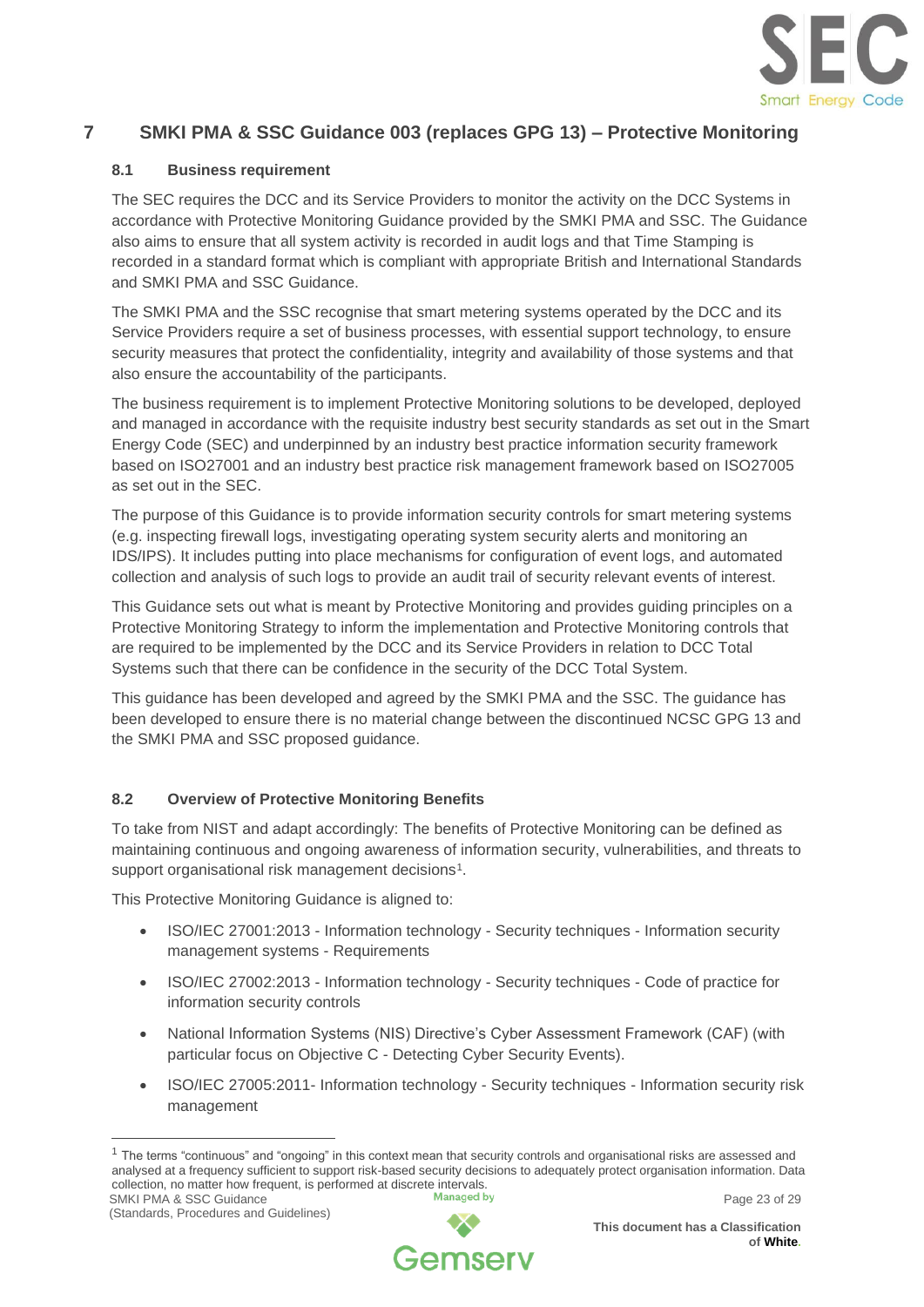

This Guidance does not preclude the DCC or its Service Providers from using additional industry standard tools and techniques to complement the above as part of their Protective Monitoring strategy. For example, this may include using frameworks such as MITRE ATT&CK for threat analysis to feed into their risk assessment and their Protective Monitoring activities.

#### **8.3 Protective Monitoring Guiding Principles**

When considering Protective Monitoring, the DCC and its Service Providers must take into account the following guiding principles:

- 1. Adopt an organisation-wide Protective Monitoring strategy that defines a consistent approach and common goals;
- 2. Identify the value and benefits that Protective Monitoring brings to the DCC and its Service Providers;
- 3. Implement adequate infrastructure to support Protective Monitoring requirements within the DCC and its Service Providers:
- 4. Ensure adequate resourcing for Protective Monitoring roles and ensuring personnel in such roles have adequate skills and ongoing training;
- 5. Document and operate the business processes necessary to undertake Protective Monitoring responsibilities;
- 6. Regularly review the performance for Protective Monitoring business processes and embed these within a culture of continuous improvement (performance evaluation).
- 7. Maintain an understanding and keep informed of threats and threat activities (threat intelligence);
- 8. Implement pro-active event monitoring within networks and information systems to protect against malicious activity affecting, or with the potential to affect, the operation of essential functions even when the activity evades standard signature based security prevent/detect solutions (or when standard solutions are not deployable);
- 9. Implement operational monitoring teams with roles and responsibilities that cover both security and performance related monitoring to ensure greater business benefit and multipurpose use of the same datasets;
- 10. Seamlessly integrate Protective Monitoring into the Incident Management function;
- 11. Ensure asset management processes to ensure knowledge of assets is sufficiently detailed and accurate to efficiently trace observed events to their sources;
- 12. Collect, correlate, and analyse security-related information;
- 13. Provide actionable communication of security status across the DCC and its Service Providers;
- 14. Engage in continuous active management of risk;
- 15. Continuously monitor the security status of the networks and systems supporting the essential functions in order to detect potential security problems; and
- 16. Track the ongoing effectiveness of protective security measures.

**Note:** It is important for the Protective Monitoring Strategy to consider and ensure adequate provisions are in place to ensure the information gathered for Protective Monitoring purposes is used for correct and lawful purposes and not abused. Information obtained as part of Protective Monitoring activities may be subject to legal requirements that need to be observed especially where, information in its raw form, includes personal data.

SMKI PMA & SSC Guidance (Standards, Procedures and Guidelines)



Page 24 of 29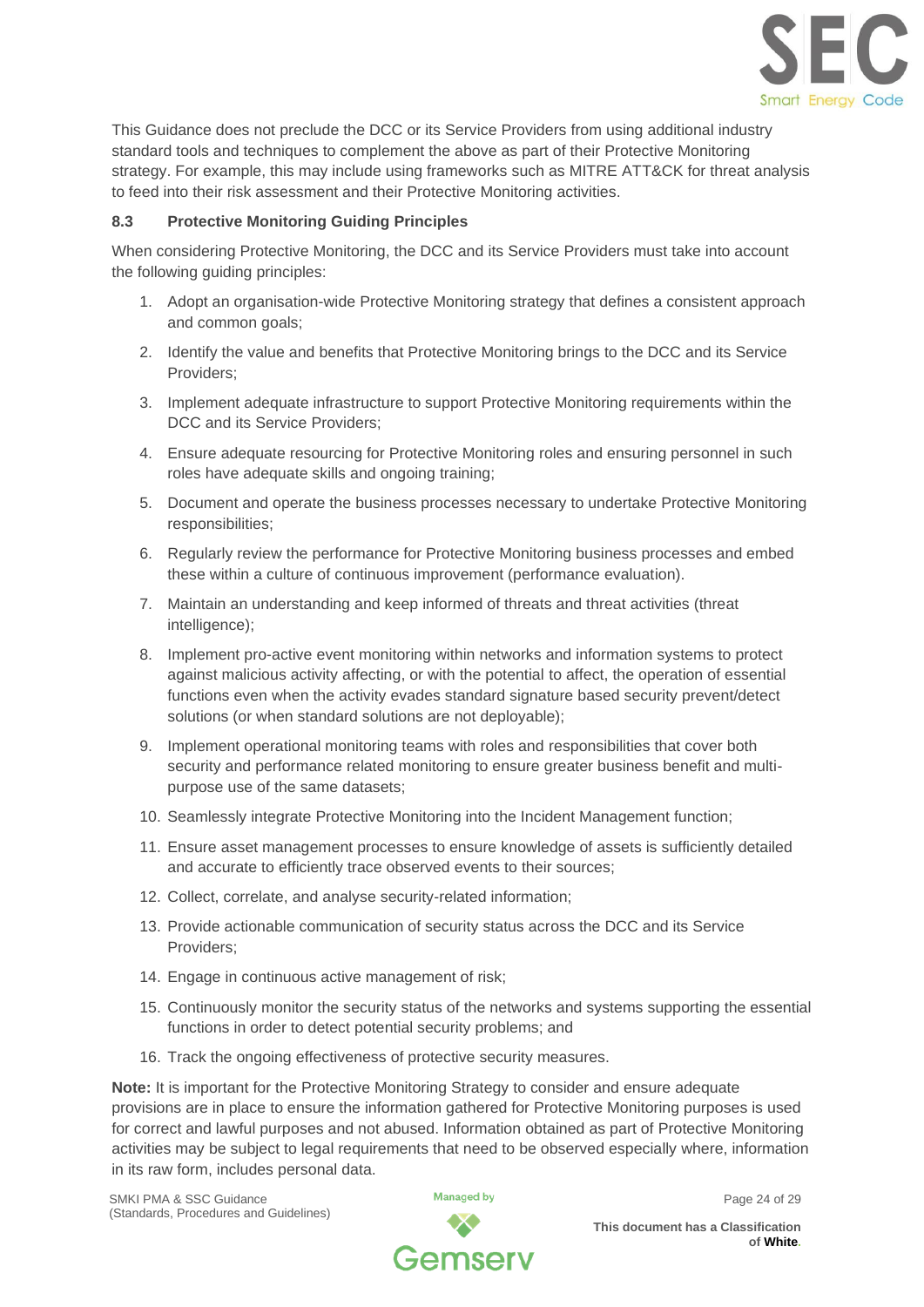

#### **8.4 Protective Monitoring Strategy**

This Guidance requires that a Protective Monitoring Strategy is developed and maintained by the DCC where the strategy is based on business needs and an assessment of risk and covers all parts of the DCC Total System. This Protective Monitoring Strategy should form an integral part of the DCC's ISMS.

"*An effective monitoring strategy is required so that actual or attempted security breaches are discovered and there are appropriate processes in place to respond. Good monitoring is more than simply the collection of logs. It is also the use of appropriate tools and skilled analysis to identify indicators of compromise in a timely manner so that corrective action can be taken.*" – **NISD CAF Objective C.1 (developed by NCSC)**

As well as the guiding principles in Section 8.3 of this guide, the Protective Monitoring Strategy (and any supporting documentation) should also consider:

- 1. How the Protective Monitoring Strategy fits in to the overall DCC information security strategy;
- 2. The objectives of the Protective Monitoring Strategy and how it meets the overarching security requirements of the DCC;
- 3. The approach to Protective Monitoring and the desired outcomes;
- 4. How the effectiveness of the Protective Monitoring Strategy shall be monitored, measured, analysed and evaluated and the frequency of such activities;
- 5. The relationship between the Protective Monitoring controls and:
	- a. Asset identification;
	- b. The risk assessment; and
	- c. Supporting threat assessments and intelligence.
- 6. High level requirements of what needs to be logged and monitored, in terms of:
	- a. Usage scenarios of the aspect of the DCC Total System under consideration what participants are allowed to do and which actions need to be accounted for;
	- b. Exceptions and how they will be detected what participants are not allowed to do or what would constitute suspicious activity;
	- c. The complexity in terms of the different types of connectivity to support these interactions (e.g. air-gapped systems, electronic exchanges, remote access, wireless, Internet services, etc.).
	- d. What information will be collected to support the accounting, logging and monitoring of these activities;
	- e. How the information gathered will be used (including both a list of permitted purposes and a list of prohibited purposes);
	- f. How often the information will be gathered and how often they will be reviewed and validated;
	- g. Deciding on centralised or decentralised approach to logging and monitoring;
	- h. Who will access it and their associated responsibilities;
	- i. How the information will be protected;



Page 25 of 29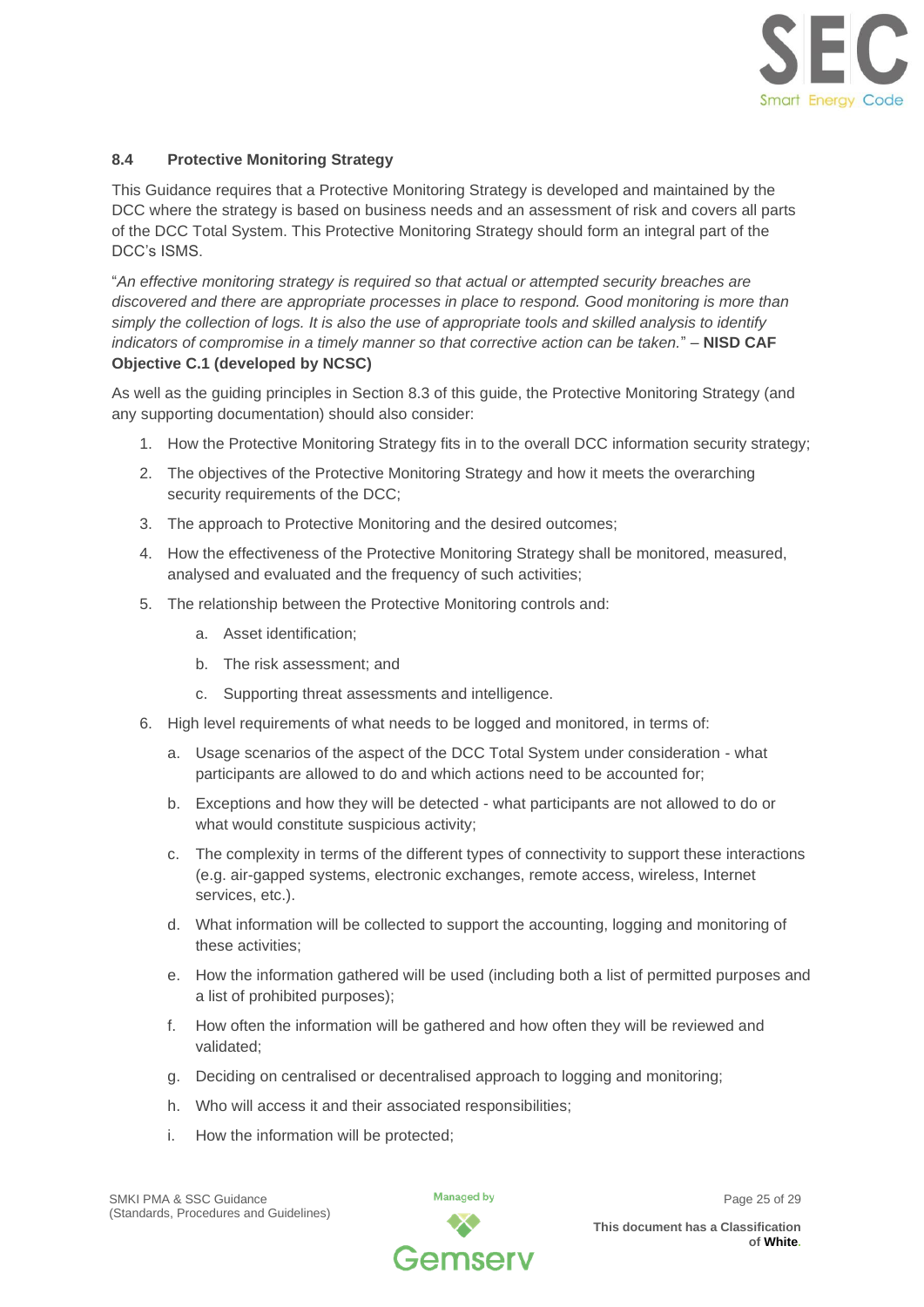

- j. How the information will be securely stored (including consideration of how logs are protected incl. System Administrators/Privileged Personnel);
- k. How long information is retained for;
- l. How information is securely disposed of;
- m. How notification of monitoring is achieved and how participant consent is obtained, or otherwise; and
- n. Identification of the types of events to be logged and monitored.



Page 26 of 29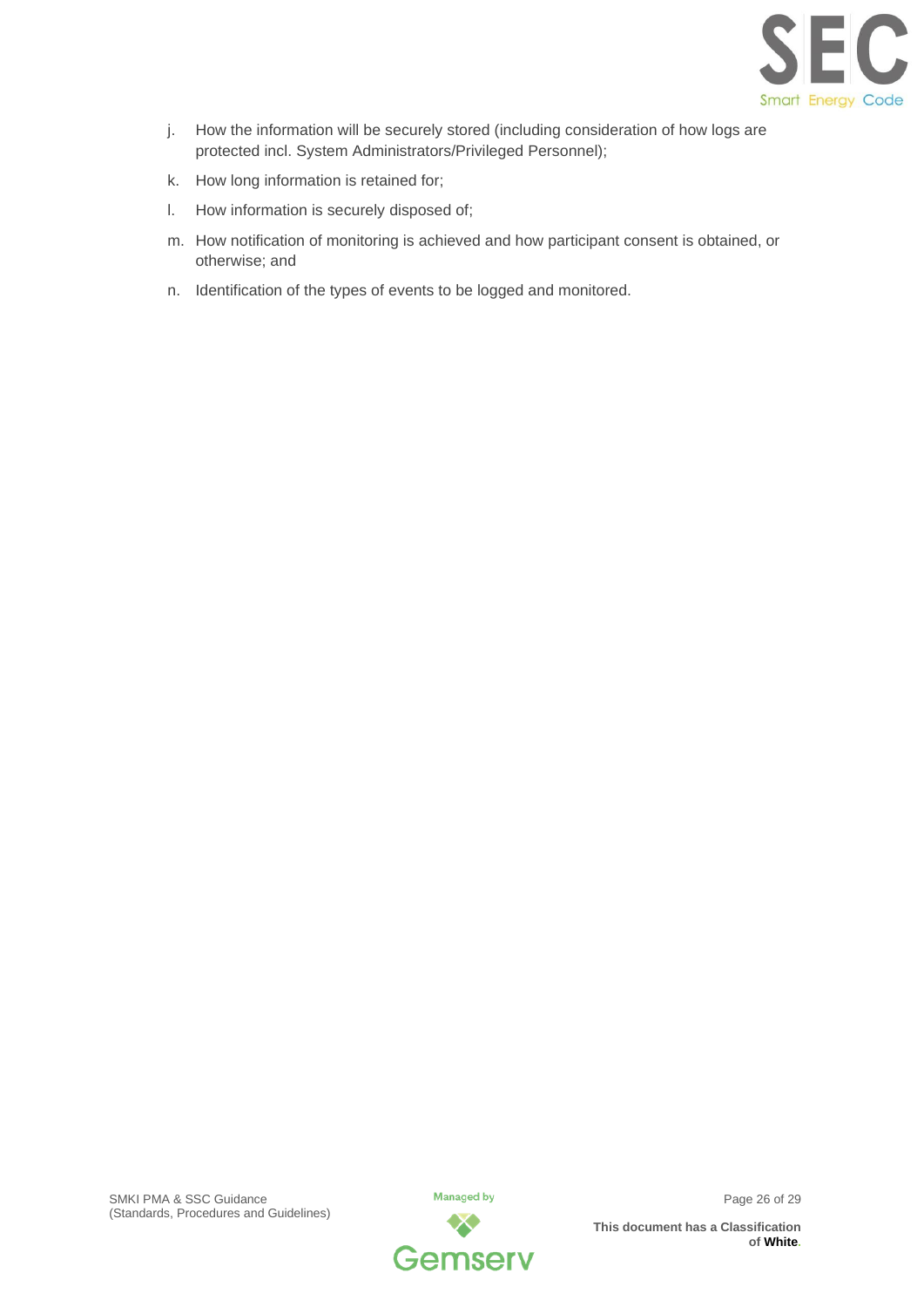

## <span id="page-26-0"></span>9 **SSC Guidance 004 (replaces GPG 18) – Forensic Readiness**

#### **9.1 Business requirement**

The SEC Section G2.27 (b) requires the DCC to apply Forensic Readiness Guidance provided by the SSC to system activity on DCC Systems.

Forensic Readiness is the achievement of an appropriate level of capability by an organisation for it to collect, preserve, protect and analyse Digital Evidence so that this evidence can be effectively used in any legal matters, in security investigations, in disciplinary matters, in an employment tribunal or in a court of law.

In the context of Smart Metering, Digital Evidence is any information that can be obtained from the DCC Systems and used during the course of any civil or criminal legal procedure. This extends to internal disciplinary hearings, employment tribunals, arbitration panels and all courts of law.

The DCC and its Service Providers are therefore required to develop a Forensic Readiness capability that it is matched to the business need which is enshrined in a Forensic Readiness Policy that lays down a consistent approach, detailed planning against typical (and actual) case scenarios that an organisation faces, identification of (internal or external) resources that can be deployed as part of those plans, identification of where and how the associated Digital Evidence can be gathered that will support case investigation and a process of continuous improvement that learns from experience. The guidance has been developed to ensure there is no material change between the discontinued NCSC GPG 18 and the SMKI PMA and SSC proposed guidance.

#### **Overview of Forensic Readiness Benefits**

The benefits of an effective Forensic Readiness capability are to ensure that Digital Evidence that is in computers and storage media can be collected to a standard required by the law and to:

- a) support corporate governance and provide an electronic audit trail;
- b) support root cause analysis of incidents or claims;
- c) support information risk management and the protection of personal information;
- d) detect and deter nefarious activities (by insiders or outsiders);
- e) detect and deter abuse of protectively marked information;
- f) be an important control in assisting:
	- i) countermeasures against terrorists and criminals;
	- ii) in-depth system investigations to remedy system and business performance issues;
	- iii) investigation of malicious software incidents;
	- iv) tracing of attackers;
	- v) demonstration that staff privacy is being respected;
	- vi) disclosure requests to be efficiently dealt with;

#### **9.2 Forensic Readiness Guiding Principles**

Forensic Readiness is a proactive process for effective planning to be ready for any civil or criminal legal procedure. This extends to internal disciplinary hearings, employment tribunals, arbitration plans and all courts of law. The approach has much in common with business continuity and contingency

SMKI PMA & SSC Guidance (Standards, Procedures and Guidelines) Managed by

Page 27 of 29

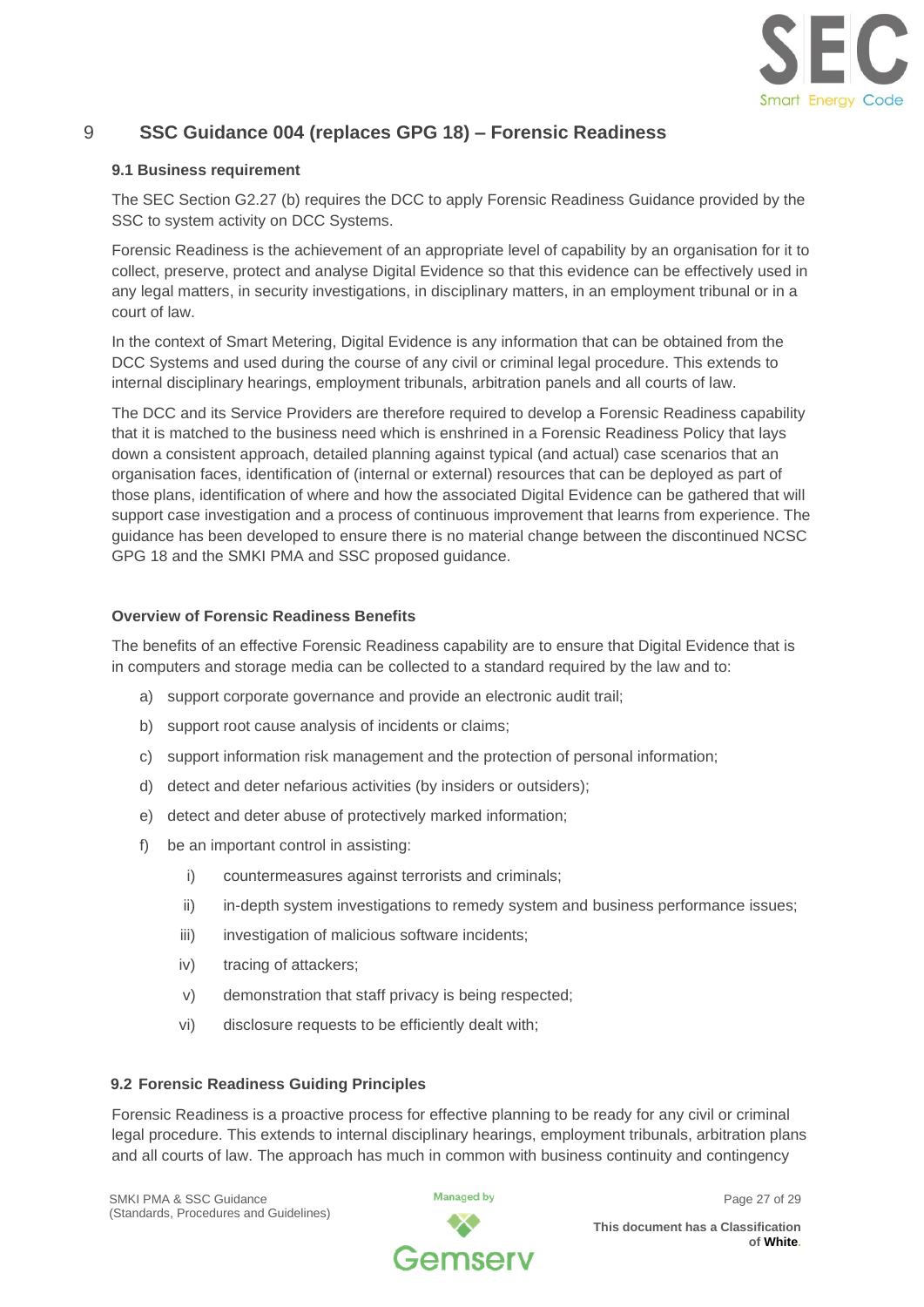

planning and provides a measure of deterrence to potential attackers by provision of an effective investigation capability.

Forensic Readiness should adopt the following guiding principles:

- 1. Develop, implement and maintain a Forensic Readiness Policy that demonstrates the DCC's commitment and senior management ownership;
- 2. Ensure an effective records management system to enable documentary evidence to be furnished that may be relied to support any form of legal proceedings:
- 3. Maintain compliance with BS 10008:2008 Legal Admissibility and Evidential Weight of Information Stored Electronically on electronic record systems when records exist only in electronic format;
- 4. Ensure an effective records retrieval process that can support necessary legislation e.g. GDPR, Data Protection Act, including the processing of Subject Access Requests and appropriate management of personal information;
- 5. Implement an adequate infrastructure that is closely integrated with information security incident management business processes, including management reporting and escalation;
- 6. Ensure documented processes and rules of engagement for the conduct of investigations and evidence handling that aligns with business records management and access to information requirements;
- 7. Ensure there are defined roles and responsibilities with clearly defined relationships between the information security management, contingency planning, legal, commercial/contract, human resource etc. functions:
- 8. Undertake scenario based Forensic Readiness Planning activities to prepare for and to learn from experience gained;
- 9. Include Forensic Readiness in the overall cycle of management review and continuous improvement;
- 10. Obtain independent assurance of compliance as part of wider DCC assurance regimes;
- 11. Track the ongoing effectiveness of Forensic Readiness measures.

#### **9.4 Forensic Readiness Policy**

Forensic Readiness Policy is a formal commitment given by the DCC that it and its Service Providers will adopt and implement the principles of Forensic Readiness adapted to the context of Smart Metering and the DCC Systems.

This Guidance requires that a Forensic Readiness Policy is developed and maintained by the DCC where that policy is based on business needs and covers all parts of the DCC Total System. This Forensic Readiness Policy should form an integral part of the DCC's ISMS.

As well as the guiding principles in Section 9.3 of this guide, the Forensic Readiness Policy (and any supporting documentation) should also consider:

- 1. How the Forensic Readiness Policy fits in to the overall DCC information security strategy and dependencies on e.g. security incident management, Protective Monitoring, business continuity and external Service Provider contractual arrangements;
- 2. How the Forensic Readiness Policy fits into the DCC's leadership management framework, corporate governance and accountability;

SMKI PMA & SSC Guidance (Standards, Procedures and Guidelines)



Page 28 of 29